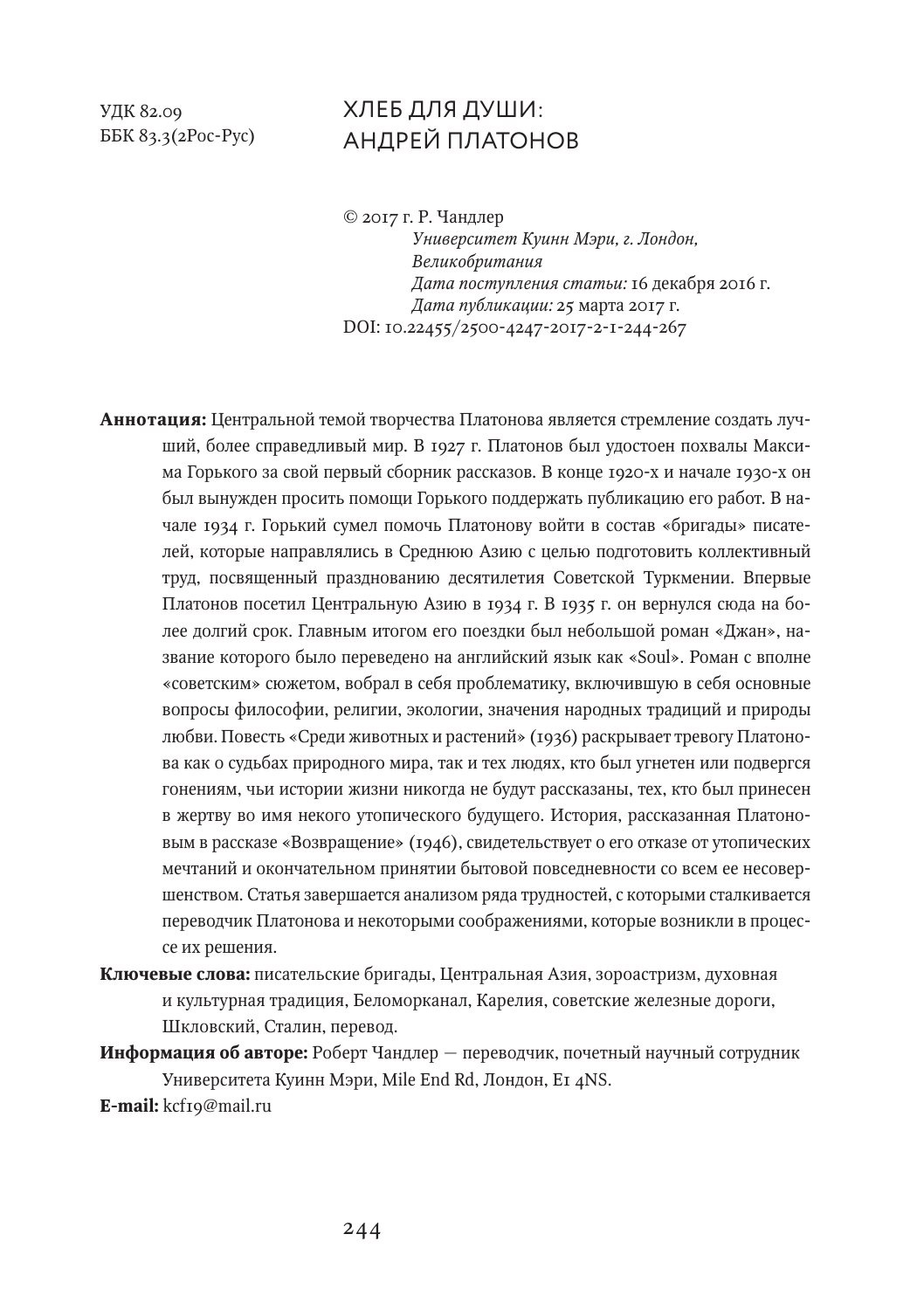

# BREAD FOR THE SOUL: ANDREY PLATONOV

This is an open access article distributed under the Creative Commons Attribution 4.0 International (CC BY 4.0)

© 2017. R. Chandler *Queen Mary University Received:* December 16, 2016 *Date of publication:* March 25, 2017

- **Abstract:** The aspiration to create a better, fairer world is a central theme in Platonov's work. In 1927 Maksim Gorky had praised Platonov's first collection of stories. In the late 1920s and early 1930s Platonov had asked Gorky for help in getting work published. In early 1934, however, Gorky was able to arrange for Platonov to be included in a "brigade" of writers to be sent to Central Asia; the intention was to publish a collective work in celebration of ten years of Soviet Turkmenistan. Platonov first visited Central Asia in 1934 as a member of a "writers' brigade." He returned for a longer period in 1935. The main fruit of his visits was the short novel DZHAN, translated into English as SOUL. In terms of plot, the work appears typically Soviet, but Platonov's concerns are deeper, encompassing profound questions of religion, philosophy, ecology, the importance of tradition and the nature of love. In the story "Among Animals and Plants" (1936) Platonov demonstrates a similar tender concern both for the natural world and for all the oppressed and repressed whose stories will never be told — for those who have been sacrificed in the name of some future utopia. And the story "The Return" (1946) marks Platonov's renunciation of utopian longing and his most definitive acceptance of the everyday world, with all its imperfections. The article ends with a discussion of some of the difficulties faced by a translator of Platonov — and some of the insights that can arise from the struggle with such difficulties.
- **Keywords:** writers' brigade, Central Asia, Zoroastrianism, Sufism, spiritual and cultural traditions, ecology, deserts, White Sea canal, Karelia, Soviet railways, Shklovsky, Stalin, translation.
- **Information about the author:** Robert Chandler, B. A. Honours, translator, Hon. Research Fellow, Queen Mary University, Mile End Rd, London E1 4NS.

**E-mail:** kcf19@mail.ru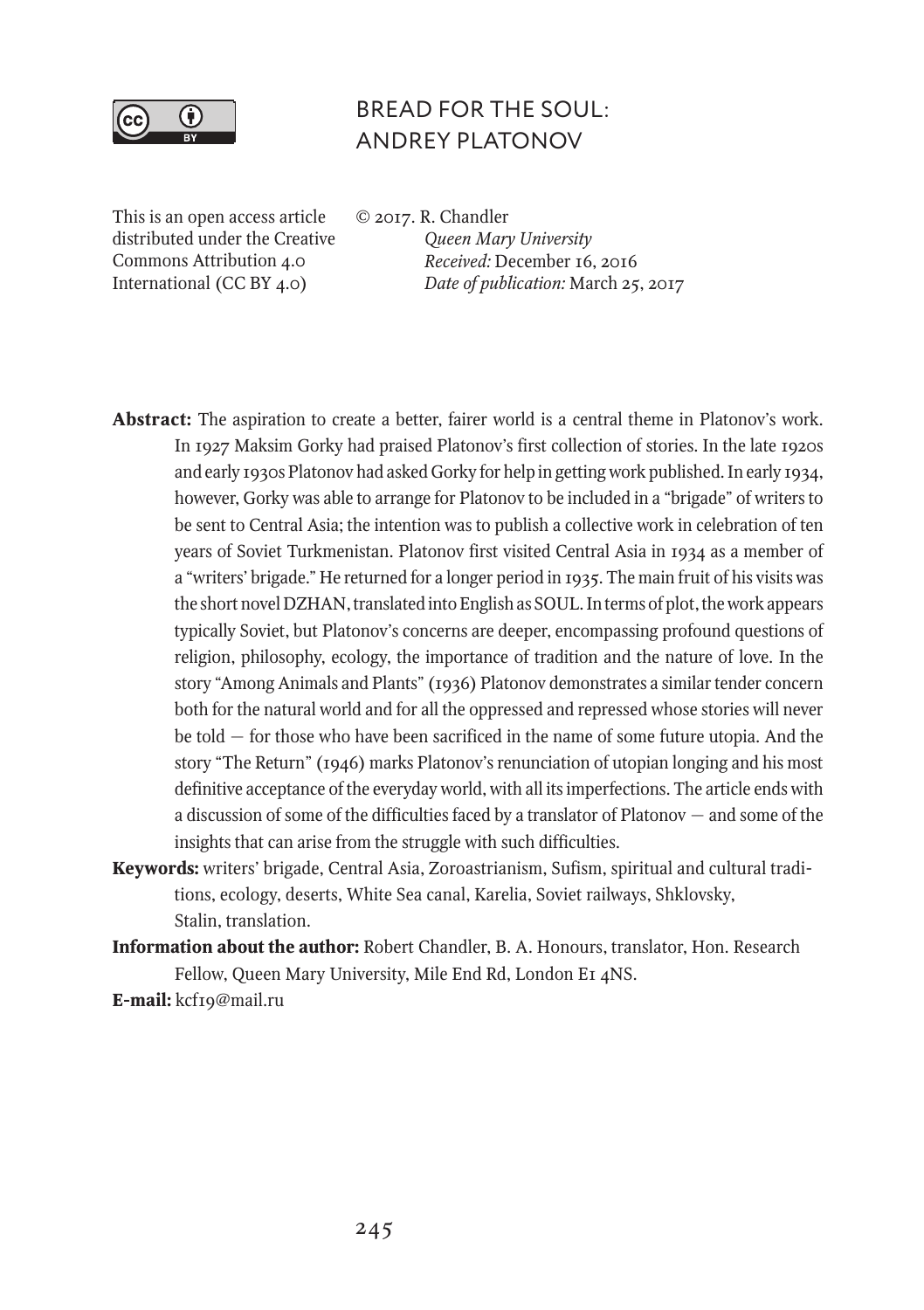In 1927 Maksim Gorky, the most influential figure in the Soviet literary world, had praised Platonov's first collection of stories, *The Locks of Epifan.* In the late 1920s and early 1930s Platonov had asked Gorky for help in getting work published — but to no avail. In early 1934, however, Gorky was able to arrange for Platonov to be included in a "brigade" of writers to be sent to Central Asia; the intention was to publish a collective work in celebration of ten years of Soviet Turkmenistan. This was a time when collective works were in vogue. In 1933 a "brigade" of 120 writers had been sent to report on the construction of the White Sea Canal; Platonov had wanted to join them, but his application was turned down. In his subsequent application to travel to Turkmenistan, Platonov wrote: "I want to write a story about the best people of Turkmenia, who are expending their lives in the transformation of their desert homeland — where previously only wretched bare feet walked over their fathers' beggarly dust and ashes  $-$  into a communist society, equipped with engineering structures as good as any in the world" [5, p. 364, note 2].

This, I believe, was sincerely meant. The aspiration to create a better, fairer world is a central theme in Platonov's work. He spent much of the 1920s travelling around the small towns and villages of southern Russia, and he was only too aware of the misery of most people's lives. His longing for a new world, however, is always balanced by regret for the world that must be destroyed to make way for it: "For the mind, everything is in the future; for the heart, everything is in the past," he wrote in one of his notebooks [5, p. 171]. And his focus is seldom on the triumphs of engineering made possible by communism; it is nearly always on the "wretched bare feet" and the "beggarly dust and ashes."

Soviet ideologues saw Central Asia as a *tabula rasa*, a blank space in which to create a new, socialist world. This view is well exemplified by the words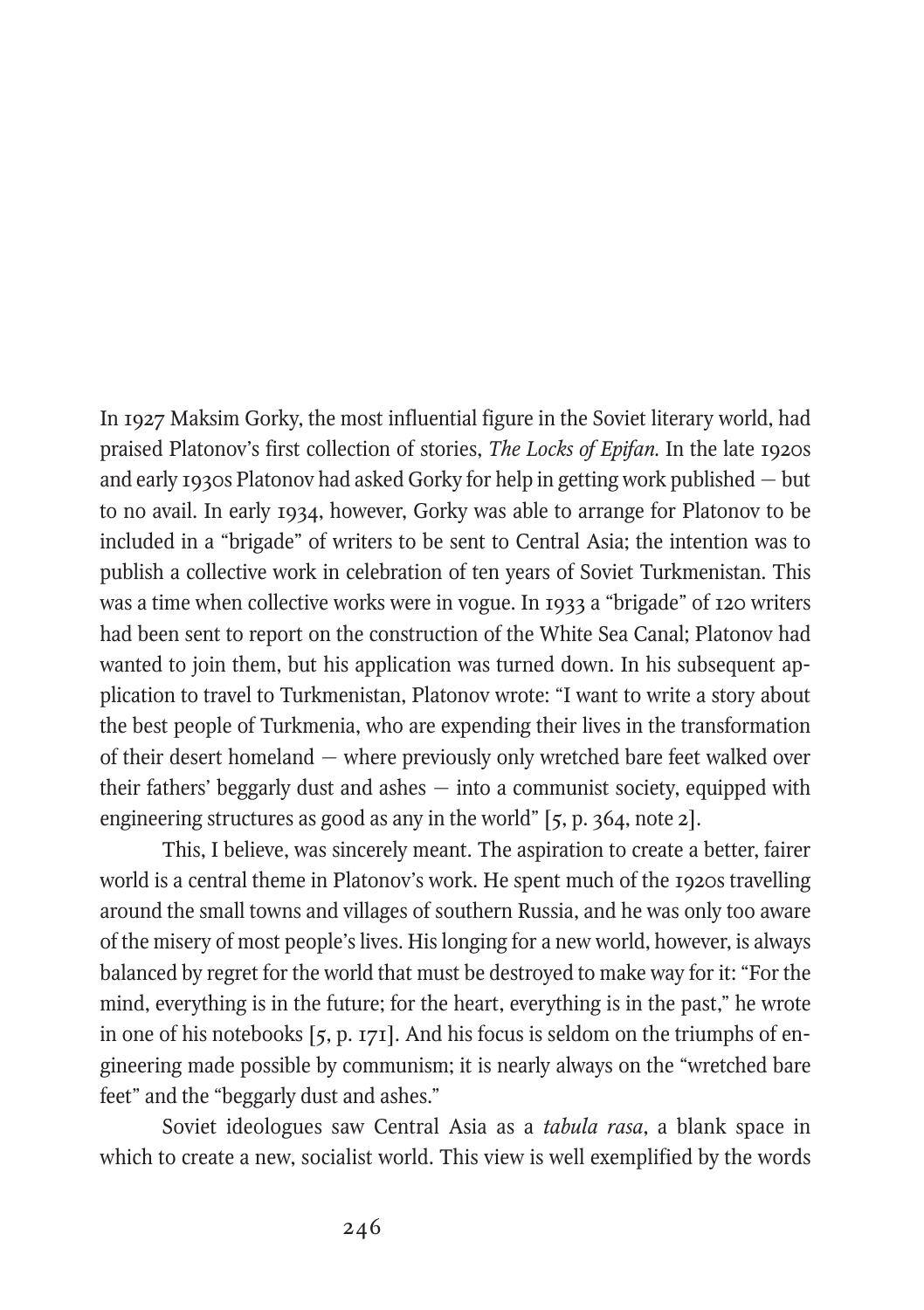of Pyotr Pavlenko (1899–1951), a writer now deservedly forgotten: "The Turkmenia of the past is being liquidated. Today's Turkmenistan has broken free from the whole of its past history. The whole of Bukhara should be razed and sent off to a salvage dump, in order to be distributed as compost." Pavlenko's contempt for both past and present extends even to tortoises: "What else are they but scrap, raw material for salvage?" he asks in his *Travels to Turkmenistan* [1, pp. 225–226]. This way of thinking was anathema to Platonov; he was too interested both in the natural world and in every manifestation of human culture. His alert curiosity seems almost at once to have set him apart from his travelling companions. Soon after arriving in the Turkmen capital of Ashkabad, Platonov wrote to his wife, "I'm travelling to Krasnovodsk. The other writers are all staying in Ashkabad, sitting in baths and drinking cold drinks. I've already lost touch with all of them" [5, p. 365, note 4]. And a few days later he wrote, "If only you could see the great sparseness of the desert! <...> I would never have understood the desert if I hadn't seen it — books aren't enough" [Qtd in: 1, p. 223]. Several times in "Soul" he insists that the life of the desert deserves our respect as much as any other life: "the desert, after all, is never deserted, people live there eternally." A passage about the soulful eyes of tortoises is a still clearer rebuke to Pavlenko.

Platonov returned to Moscow in mid-May 1934. Later that year he published "Takyr," a short story set in Turkmenistan; this was his first appearance in print since 1931. Perhaps inspired by this success, Platonov managed to arrange a second visit to Turkmenistan; in January 1935 he went back, this time for three months. An entry in his notebook reads: "Again the Amu-Darya, Chardzhou, again I am in the sands, in the desert, in myself, 12 o'clock at night, 20/1" [5, p. 163].

It is not surprising that Platonov, who seems at this time to have felt despairing about the future of European civilization, should have felt at home in Central Asia. The philosopher, Nikolay Fyodorov (1828–1903), an important influence on Platonov, saw this region as the original homeland of humanity. Platonov was fascinated by the past, by ruins, by everything outlived or rejected  $$ and the deserts of Central Asia are littered with the debris of ancient civilizations. And Platonov was always attracted to austerity: he once complained to a friend that a beautifully situated Crimean monastery was "not a monastery but a holiday resort" [4, p. 44]. The life of the spirit, in Platonov's view, could be practiced only in a severe, demanding environment.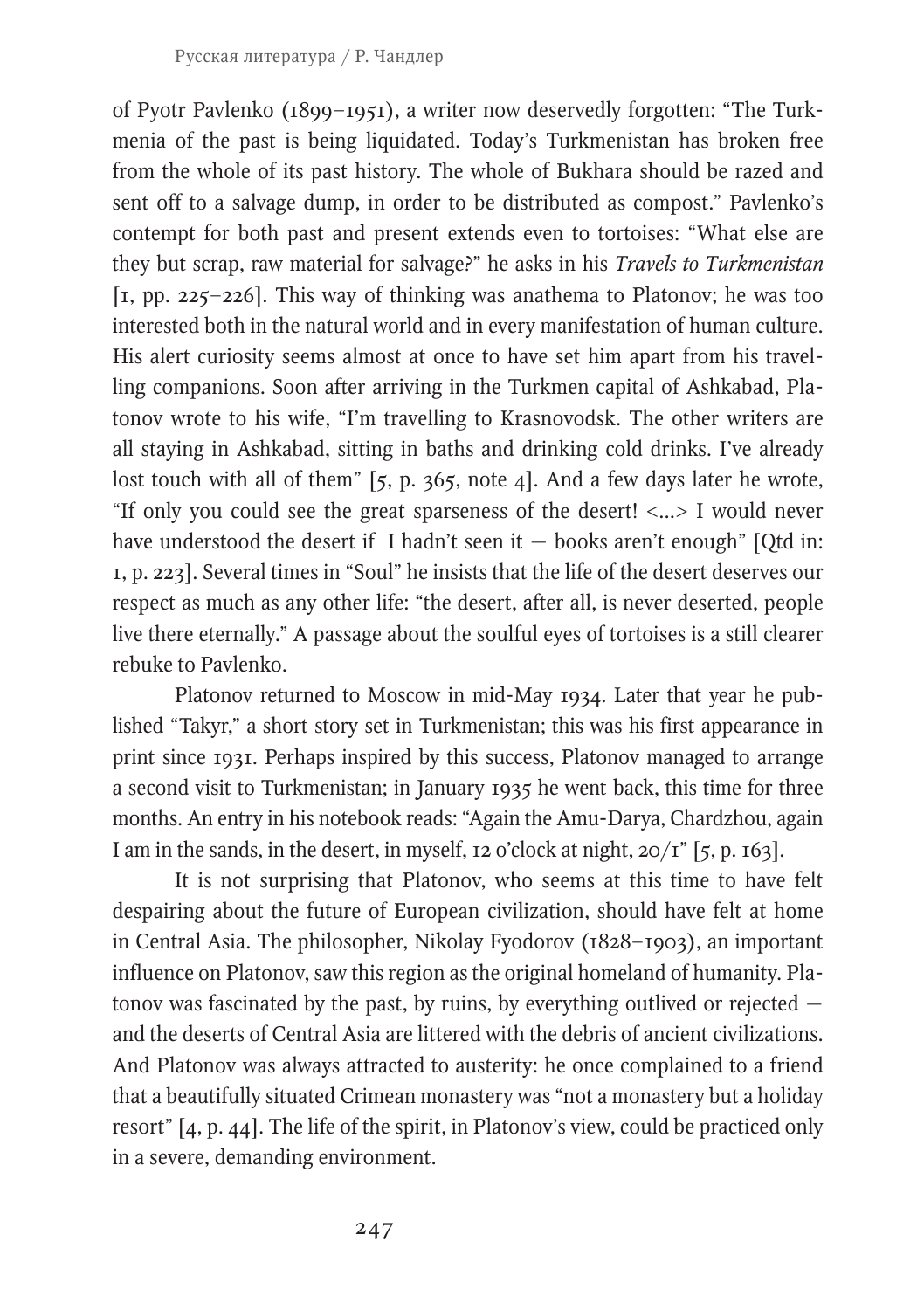"Soul" — one of Platonov's masterpieces — is the fruit of this second visit to Turkmenistan. It is an extraordinary work, but in its basic plot — like many of Platonov's later works  $-$  it is typical of the socialist realist literature of the Stalinist era. The hero, an economist by the name of Nazar Chagataev, is sent from Moscow back to his birthplace in Central Asia; his mission is to save his people  $-$  a lost, nomadic nation made up of rejects and outcasts. "Soul" can be read at many levels. It asks questions as pressing today as in Platonov's time: how can those who have been outcast and marginalized be integrated into the modern world and is Dostoevsky's Grand Inquisitor right to claim that people can be happy only if deprived of their freedom? It can be read as a parable about the salvation of an individual soul; Platonov himself explains that the word "Dzhan" (the title of the original) means "a soul in search of happiness," and that this lost nation is known as the Dzhan because its members have no possessions except their own souls. And it is a vivid evocation of the culture, history and geography of Central Asia.

In the third chapter the hero, Nazar Chagataev, travels by boat down the Amu-Darya River, once known in the West as the Oxus. The Amu-Darya, like its sister river, the Syr-Darya, rises in the high mountains near the Himalayas, crosses thousands of miles of desert and flows into the Aral Sea. These two rivers allowed a rich, sophisticated culture to develop in a part of the world that would otherwise have been barely habitable; they are as important to it as the Nile is to Egypt. Platonov himself evokes this aspect of the river with an eloquence he seldom allows himself: "Long days of sailing began. In the mornings and evenings the river was transformed into a flood of gold, thanks to the sun's oblique light penetrating the water through its living, drifting silt. This yellow earth travelling in the river already looked like the corn it would become, like flowers or cotton, or even like the body of a human being."

Chagataev pays three visits to "clay Khiva," one of the three great oasis-cities of Central Asia. This large, fertile oasis lies in what is now the western part of Uzbekistan, close to the border with Turkmenistan; to the south lies the desert known as the Kara-Kum, or Black Sands; to the north lies the Kizyl-Kum, or Red Sands. Founded, according to legend, by a son of Noah, Khiva was a small trading post by the eighth century, and the capital of an independent khanate by the end of the sixteenth century. Platonov's emphasis on the cruelty of its khans should not be dismissed as Soviet propaganda: Khiva was the site of a busy slave market and the khans were notorious for their cruelty.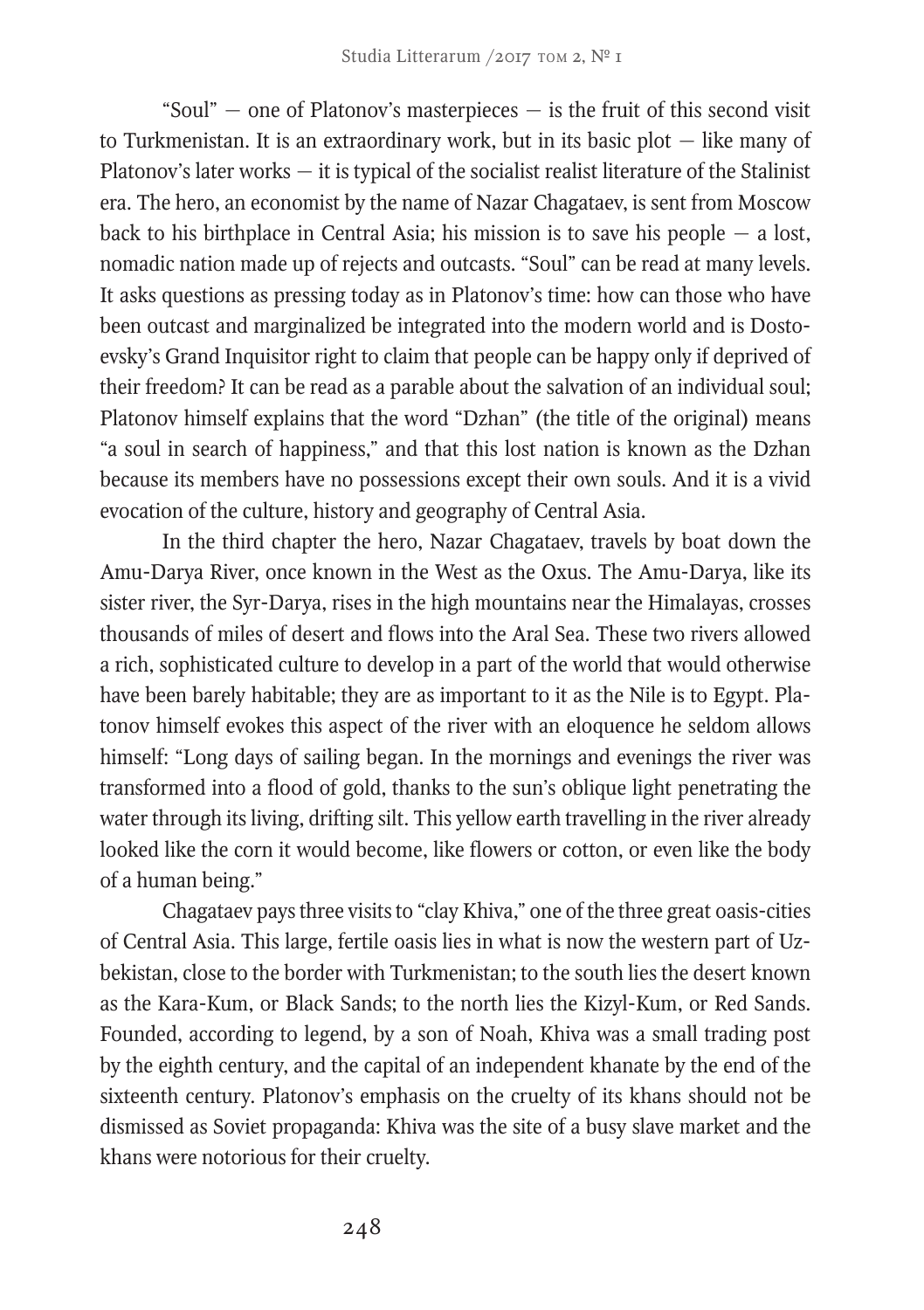Some chapters of "Soul" are set in the Amu-Darya delta, but most of the action takes place near a section of the river's former course. As recently as the sixteenth century the Amu-Darya flowed not into the Aral Sea but into the Caspian. Part of its former course is marked by lakes and marshes; one such area, below sea level, is known as the Sary-Kamysh depression. This is the original homeland of Platonov's Dzhan nation. Towards the end of the novel, after a long trek through the desert, the Dzhan make a new home for themselves in the Ust-Yurt Mountains, a flat-topped range that rises like an almost vertical wall just to the west of Sary-Kamysh. Platonov departs from geographical accuracy in his description of Sary-Kamysh, "the land of eternal shadow," as receiving only evening sunlight; it would, in fact, have received more sun in the morning.

This is a useful reminder that the world of "Soul" is a visionary landscape as much as a real one. As well as borrowing the idea of this region as "the hell of the whole world" from an account of a journey to Central Asia by a tenth-century Muslim traveler<sup>1</sup>, Platonov makes a number of references to ancient Persian religion. Most striking of all is his treatment of Ahriman, the God of Darkness who fights an eternal battle with Ormuzd, the God of Light: "Perhaps one of the old inhabitants of Sary-Kamysh had been called Ahriman, the equivalent of *devil*, and misery had filled this poor devil with rage. He had not been the most evil of all, only the most unfortunate, and he had tried all his life to cross the mountains into Iran, knocking at the gate of the paradise of Ormuzd, wanting to eat and find pleasure, but in the end he had bent his weeping face down to the barren earth of Sary-Kamysh and had died there. "Platonov's sympathy for Ahriman shows how far he has evolved from the dualism of his youth. In his early article "Electrification," Platonov expresses an absolute, Manichean belief in the value of light and enlightenment; by the time of "Soul" however, he has come to see that attempts to create a brighter light all too often lead only to the establishment of a still darker darkness.

As well as invoking Persian myth and religion, Platonov devotes considerable attention in "Soul" to music. The references to singing and musical instruments were, at the time, controversial; only a writer as bold as Platonov could have written

1 Ahmad ibn-Fadlan, a tenth-century Muslim, wrote an account of his travels through Central Asia as secretary to an ambassador from the Caliph of Baghdad to the Volga Bolgars. He wrote of Urgench, a place mentioned several times in "Soul," "And we saw a country such that we thought it was nothing other than the gates of az-Zamharir (the lowest level of Hell. — *R.C.*) opening towards us." A complete photocopy of ibn-Fadlan's manuscript reached the Soviet Academy of Sciences in 1935. See Elena Tolstaya [4, p. 348; 496, note 50].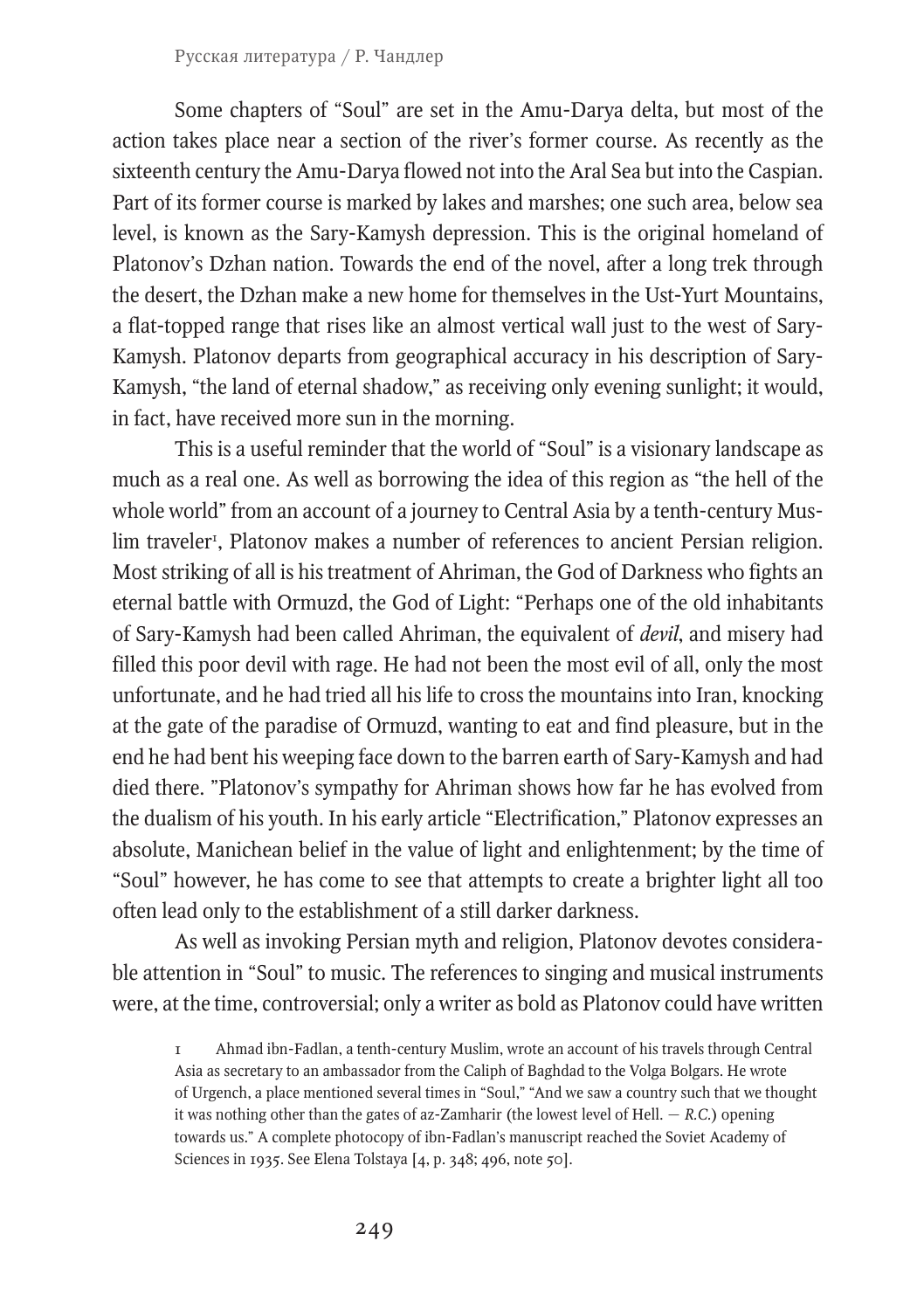with such tenderness about the silk-stringed doutar, the most feminine of the instruments of Central Asia, at a time when — in the words of the musicologist Razia Sultanova — "the new cultural policy favored mass art on a large scale, in keeping with modern life," when folk instruments that "had a soft chamber sound" were being "modernized to get them closer to the European look and sound" and to render them more adequate to the "new [i.e. Soviet] repertory"  $\lbrack$  II, p. 4]<sup>2</sup>. Platonov's respectful attitude towards musical traditions was a direct challenge to this "new cultural policy."

During the mid 1930-s  $-$  Sultanova continues  $-$  "standardized mass art was set up on a large scale in forms unheard of before" [11, p. 5]. Numerous amateur clubs and orchestras were organized. The conductor of one such orchestra reported: "We had to overcome the folk musicians' solo traditions <...>, to tune all the instruments to a single orchestra pitch, and to get all its members, used to creative improvisations, to play in a similar manner. Each had to be taught anew even those pieces he had known before" [11, p. 5]. Platonov understood that this imposition of an alien culture was an assault on the collective soul; he sees music as the primary language of the soul. The novel's heroine, the young girl who saves Chagataev's life, is called Aidym — a Turkmen word meaning *song —* and it is through singing that the Dzhan finally emerge from their collective depression and recover their souls. Chagataev  $-$  at least by this point in the novel  $-$  has acquired the wisdom not to interfere; he listens, then slips away unnoticed.

Slowly and with difficulty Chagataev comes to understand that he cannot truly save anyone. He can help to provide his people with food and shelter, but he cannot make them want to live. And when his people recover their will to live, they unexpectedly disappear, rejecting his help and wandering off to explore the world on their own. The Dzhan eventually gather together again, but the novel ends with Chagataev's recognition that he himself needs the help of others: "Chagataev took Ksenya's hand in his own and felt the far-away, rapid beating of her heart; it was as if her soul wanted to reach him and come to his rescue. Chagataev now knew for sure that help could come to him only from another human being." It is significant that the name "Ksenya" means "stranger" or "other."

Chagataev has been searching for sexual love from the very first pages. The world of "Soul," for all its bleakness, is intensely erotic; it includes references to bes-

<sup>2</sup> Most of what I say here about Central Asian music is drawn from this article and from conversations with its author.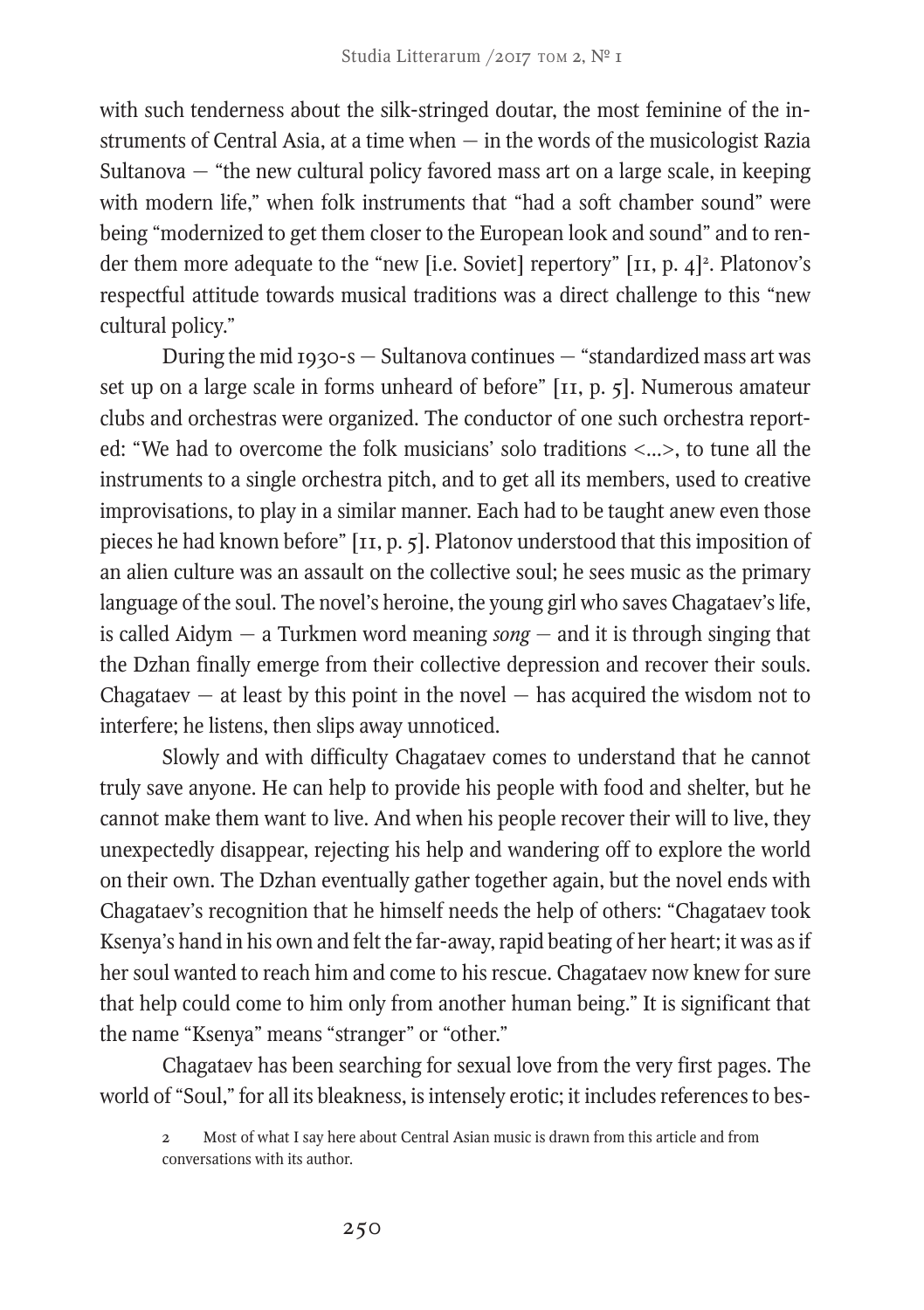tiality, a description of the sexual memories and longings felt by a ram, and a troubling account of the rape of a pubescent girl. In the third chapter, after Chagataev has left the sterile world of Moscow and entered the steppe, he encounters a world of terror and rapture: "Not all the birds and animals had been scared away by this man; judging by the sounds and voices, some had remained where they were  $-$  so frightened that, thinking their end was near, they were now hurrying to reproduce and find pleasure. Chagataev <…> felt sympathy for all poor life that refuses to give up its last joy." Sexuality is of central importance to all the main characters, and the night Chagataev spends with Khanom in Khiva is the most joyful sexual encounter in the whole of Platonov's work. In Platonov's earlier work sexual love is often seen as a distraction from humanity's most important tasks; in "Soul" it is seen as a good perhaps the only good available to everyone, however poor and oppressed.

Chagataev, however, is searching not only for sexual love; he is also searching both for his own soul and for the mother who abandoned him as a child. This fusion of the erotic, the spiritual and the psychological can be found in many disciplines, but it is perhaps especially characteristic of Sufism, the mystical current within Islam whose influence saturates the culture of Iran and Central Asia. The Uzbek writer Hamid Ismailov has argued that "Soul" can be read as a "Sufi treatise" in the tradition of such allegories of the soul's journey as Farid ud-Din Attar's *The Conference of the Birds* and Nishoti's *The Beauty and the Heart* [8, p. 72–81].

Attar's *The Conference of the Birds —* a story about a group of birds, searching for their mythical king, who eventually realize that they themselves *are* this king — is one of the most famous works of Sufi literature. *The Beauty and the Heart* is less well known but is of particular interest in this context because Nishoti was born in Khiva, the centre of the world of "Soul" — and the hero of his poem is called *Nazar*, a Persian word meaning "vision." Nishoti's Nazar is a faithful servant whom the king sends on a long journey to find the water of life needed to save his sick son and heir; Nazar Chagataev's mission is essentially the same. It is unlikely that Platonov read this poem, but he may well have heard of it. And elements of Sufism would certainly have been present in the songs of the *bakhshi* or wandering singers whom Platonov mentions several times both in "Soul" and in his notebooks. A mood of longing permeates much of Platonov's writing, but the tone of "Soul" is unique; nowhere else in his work  $-$  or in that of any other Russian writer  $-$  do we encounter such an intense fusion of erotic grief and plangent yearning. The following sentence, from a littleknown early draft, deserves quotation: "Grief is terrible if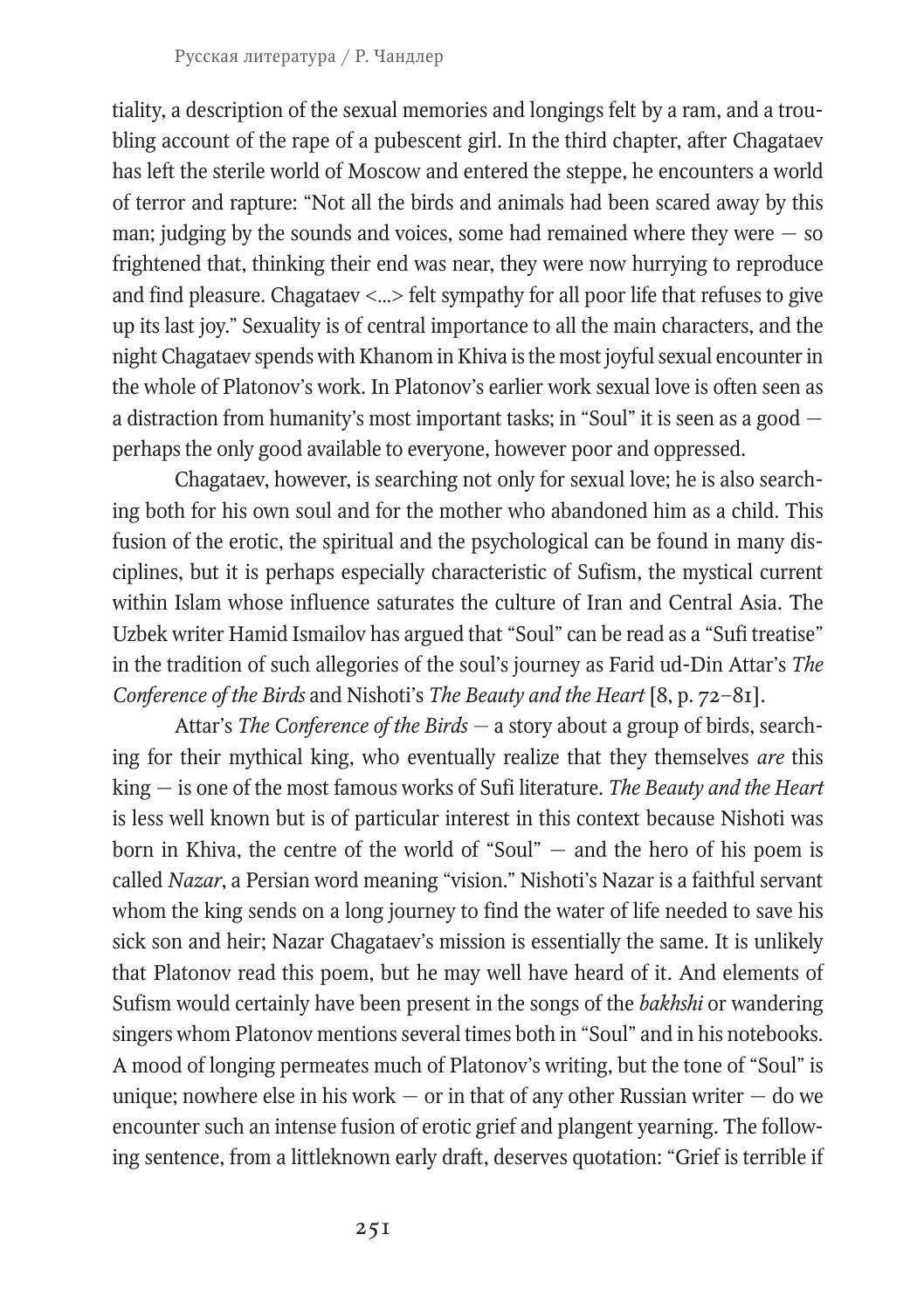it is far away, if it is invisible or if it is approaching slowly, but when it comes up to you, when you put your arms round it and press your bones into it, it is not terrible but ordinary."3

So little is known about Platonov's life and way of working that we can sometimes slip into an excessive concern with questions that are really of only secondary importance. It is all too easy to forget that, like any great work of art, "Soul" can speak to a reader who knows little or nothing about the author and his social and literary context. There is even a danger that too intense a focus, for example, on Platonov's criticisms of Stalin may distract us from the work's possible importance to our own lives. We are none of us, in the end, so very different from the frail men, women and children who make up the Dzhan nation; it takes only the onset of serious illness, natural disaster or war to remind us that our own lives are no less fragile. An important part of Platonov's greatness lies in his ability to evoke this fragility — and to describe suffering in such a way as to restore to the sufferer his or her lost dignity.

And in today's forgetful and fragmented world, Platonov's repeated assertion of the importance of community and of memory is more valuable than ever: "Chagataev could not understand complete, indifferent forgetting. <...> if those who die or disappear are quickly forgotten, then life becomes meaningless and pathetic; soon there is no one to be remembered except one's own self." Platonov understands that self-sufficiency is an impossible and dangerous goal, both for an individual and for the human species as a whole. Platonov reminds us that "Humanity  $-$  if it is not ennobled by animals and plants  $-$  will perish, grow impoverished, fall into the rage of despair, alone in its loneliness" [5, p. 155]. More bleakly still, he writes, "We have conquered all the animals, but all the animals have entered into us and reptiles now live in our our souls" [5, p. 155]. And in an eloquent statement of the principles of deep ecology he declares: "Otherwise one would have to assume that true enthusiasm lies only in the human heart — and such an assumption is worthless and empty, since the blackthorn is imbued with a scent, and the eyes of a tortoise with a thoughtfulness, that signify the great inner worth of their existence, a dignity complete in itself and needing no supplement from the soul of a human being. They might require a helping hand from Chagataev, but they had no need whatsoever for superiority, condescension or pity."

<sup>3</sup> From "The Engineer", an early draft of "Soul," published in [6, p. 270].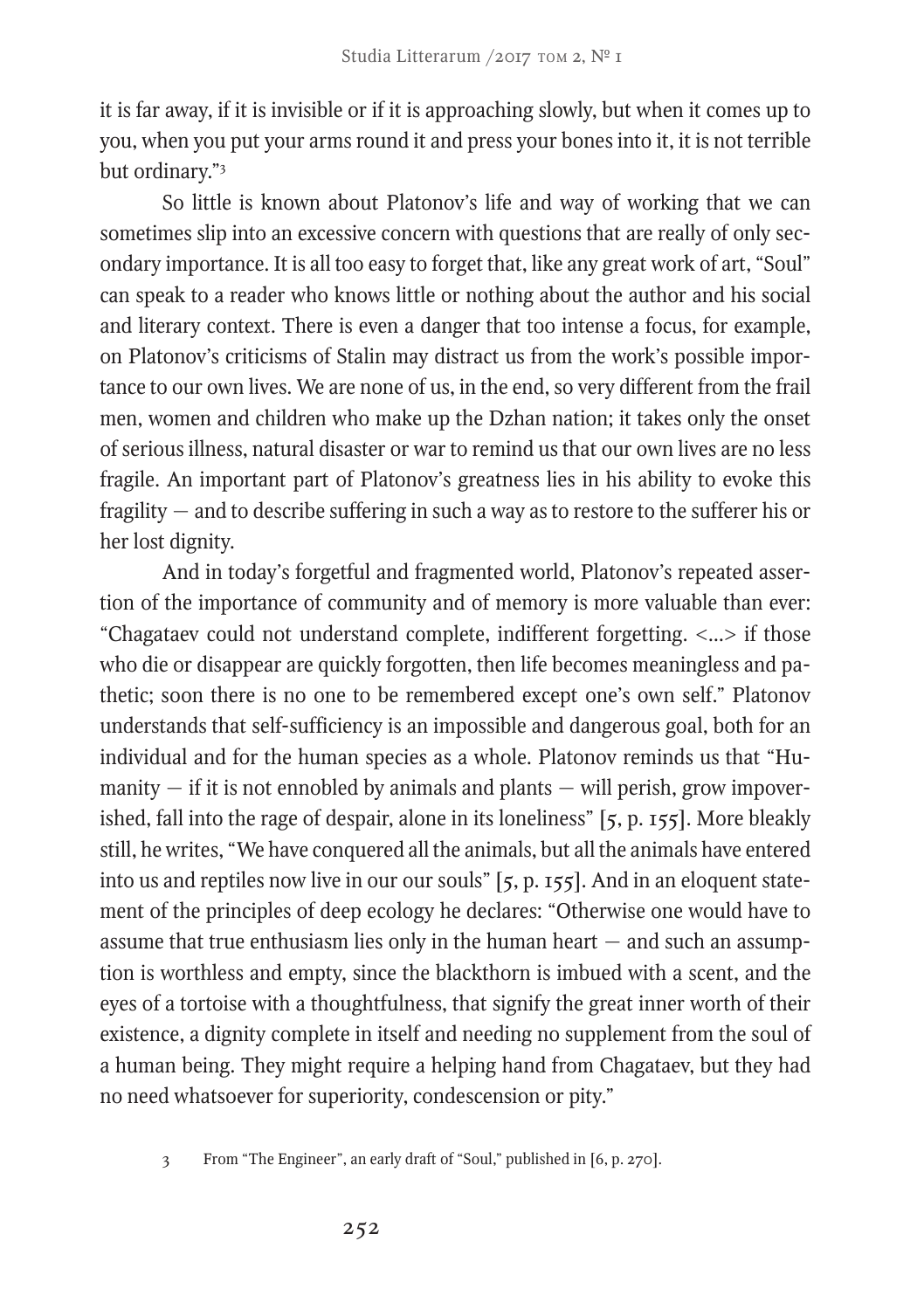One remaining controversy about "Soul" is over how it should end. In Platonov's first version of the ending, Chagataev's return to Moscow with Aidym follows immediately after the scene (the first half of chapter 16) in which the Dzhan go their separate ways. Fearing that this ending might be thought pessimistic, Platonov later inserted another three and a half chapters between these two scenes. In this longer version Chagataev sets off a second time to find the Dzhan and reunite them. Eventually he gives up and goes back to the Ust-Yurt, where he finds that the Dzhan have reunited of their own accord. Only then does he return to Moscow with Aidym. Both endings have merit. The original version is tighter but more abstract. In its expanded version, "Soul" has less of the inevitability of myth but more of the breadth of a novel.

In the spring of 1935 Lazar Moiseyevich Kaganovich, one of Stalin's most loyal adjutants, was appointed People's Commissar for Transport. At a ceremony in the Kremlin in July 1935, he awarded medals to a number of "heroic" railway workers. Soon afterwards it was decided to publish a collective volume entitled *People of the Railway Kingdom*. Platonov was invited to contribute; he was well known, he knew Kaganovich personally, and it is unlikely that any Soviet writer knew more than he did about railways.

In January 1936 Platonov was sent to Krasny Liman, in the industrial Donbas region, to meet a railway station director who had been awarded the Order of Lenin. This led to him writing "Immortality," a story that won enthusiastic approval at a meeting held on 10 March. Platonov then received another commission: in late March he was sent to a remote station in the forests of Karelia to meet Ivan Alekseyevich Fyodorov, a pointsman who had been awarded the Order of the Red Star. The fruit of this second journey was "Among Animals and Plants" — a story that was to attract fierce criticism and the complete, uncensored version is still hardly known, even in Russia.

Locomotives and trains appear frequently in Platonov's work, and are often connected to the theme of revolution. By the mid 1930-s, however, the struggles of the Revolution and Civil War were in the past, and utopia — according to the official discourse of the time — had already been established. Rather than symbolizing a path to utopia, the trains of "Among Animals and Plants" are an embodiment or rather a parodic embodiment  $-$  of a utopia already supposed to exist. Together with the wireless, they allow the hero and his family to glimpse the splendid new life that seems to them to have been established everywhere except in their own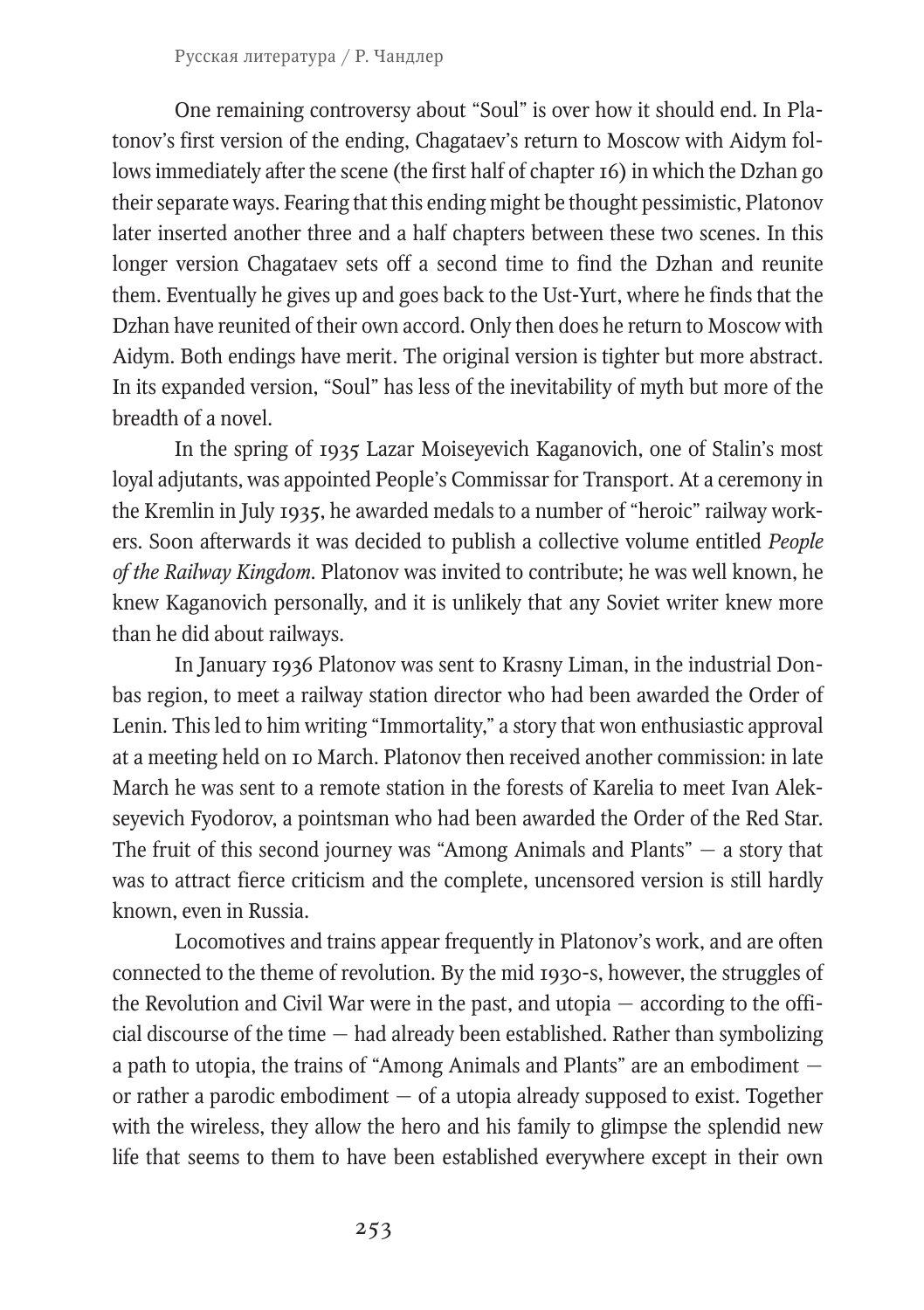little hamlet. The story is set in a remote forest, but it is full of allusions to the literary, artistic and political events of the day, from the construction of the Moscow underground railway or "metropolitan' to the criticisms of Shostakovich made in 'Pravda," in January 1936, in an article entitled "Chaos instead of Music." The frequent repetition of the words "merry," "prosperous," "scientific" and "cultured" is especially pointed: Stalin had famously declared in November 1935 that "Life has become better, life has become merrier."

Platonov, however, was aware that life was not really so very merry or prosperous. And the youthful ideal to which he had said so painful a goodbye in *Chevengur* was a world of spiritual brotherhood; he cannot have found it easy to be asked to celebrate a utopia of material well-being. Perhaps unsurprisingly, the general tone of "Among Animals and Plants" is irreverent and subversive. Almost every paragraph like the following account of Fyodorov's thoughts as he watches an express train pass  $by -$  contains incongruous words or phrases that undermine the surface content: "Sucking up all the air behind it, the train gave the points a merciless working over. "Aha! Kaganovich really has given you a fright. Four minutes late out of the forest and only three at the points!" Fyodorov calculated. "Dramatic stuff!" But there was no chance now of hearing music from the train, or being able to glimpse people. Formerly the water from the toilets had flowed out in a stream, but now it was thin vapor the speed of the train tore it into prickly spray." The name of Kaganovich is taken too lightly and the effect of "Dramatic stuff!" is comic (the Russian "vot eto dramaturgiya" sounds more absurd still, even to a reader who does not know that People of the Railway Kingdom was first proposed at a meeting between Kaganovich and the drama or dramaturgiya — section of the Writers' Union). And the changing behaviour of waste from the toilet is an odd way to indicate the train's increased speed.

Much of the story's humour seems relatively good-natured, but Platonov's emphasis on the pleasures of life in Medvezhya Gora (Bear Hill) at once veils and unveils an abyss of irony so deep as to be almost dizzying. In 1931, this small northern station — until then only a small halt in the forest — had become the headquarters for the construction of the White Sea Canal, the first of Stalin's vast slave-labour projects. At least 170,000 *zeks* (i.e. prisoners in labour camps) worked on the canal, and at least 25,000 died; these are conservative estimates (See: [7, p. 64– 65]). The camp newspaper was called "Reforging" (*Perekovka*) and the authorities' purported success in "reeducating" or "re-forging" the zeks was celebrated in one of the most infamous works of Soviet Literature, *The Canal Named After Stalin*, a collective vol-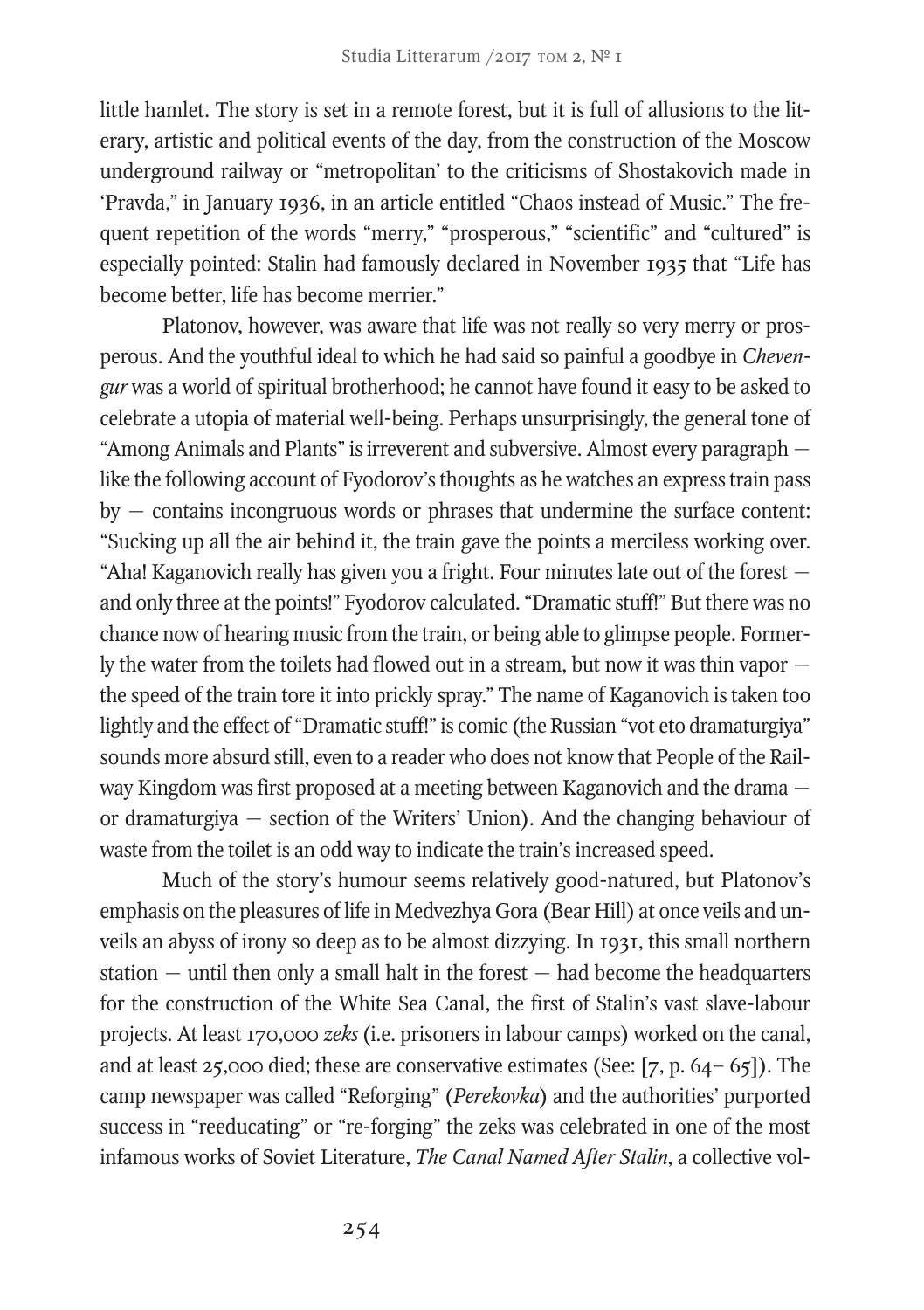ume with contributions by 36 writers, under the leadership of Maksim Gorky. The first edition is a huge and impressive-looking volume, full of maps and photographs, with an embossed portrait of Stalin on the front cover and weighing over three kilograms. Platonov had evidently been reading this book — though perhaps in the less grand second or third edition — only a week before travelling to Medvezhya Gora; in February 1936 he gave a copy to his son with the enigmatic inscription: "To my son Totik, to a small bandit, about big bandits, father. 19/II-36" [1, p. 316]. (Platonov had wanted to join the "brigade" of 120 writers who sailed the length of the canal soon after it opened in August 1933, but he was refused permission. There are several reasons why both the project itself and the book may have held a special interest for Platonov. He himself had been responsible, in the 1920s, for projects involving land drainage and dam building. John Perry, the historical prototype for the engineer-hero of his 1926 story "The Locks of Epifan," had travelled through Northern Russia with Peter the Great and talked with him about building a canal between the Volga and Lake Ladoga. And it is likely that Platonov, as an engineer and land reclamation expert himself, would have known some of the scientists and engineers working on the project as *zeks*.) The White Sea Canal was completed in August 1933, but at the time of Platonov's visit the labour camps were still in place; the *zeks* were by then employed felling timber. From 1931 to 1936 Medvezhya Gora was, in effect, the capital of the Gulag Archipelago; most of the town's population must have been doing work related in one way or another to the camps. And by 1936 so many members of the cultural élite had been sent to the labour camps of Karelia that Medvezhya Gora was said to have one of the best opera houses in Russia, frequented mainly by camp guards. There is irony in such passages as the following: "People have merry lives in Bear Hill. One can get oneself educated there, and it's easier to be noticed." Fyodorov says these words naively  $-$  he genuinely wants to go and work in Medvezhya Gora — but it is unlikely that Platonov wrote them naively.

As so often, Platonov speaks his mind most clearly through using what seems to be the wrong word4 . In the last sentence of the following passage the words "to blame for" (*povinen*) are unexpected and make sense only if we bear in mind that two of the main items of freight would have been *zeks* and the timber they felled: "Here at Bear Hill, life had more culture and there was more supervising authority <...> Constantly seeing powerful locomotives and precise signaling mechanisms,

4 I owe this understanding to Olga Meerson [2].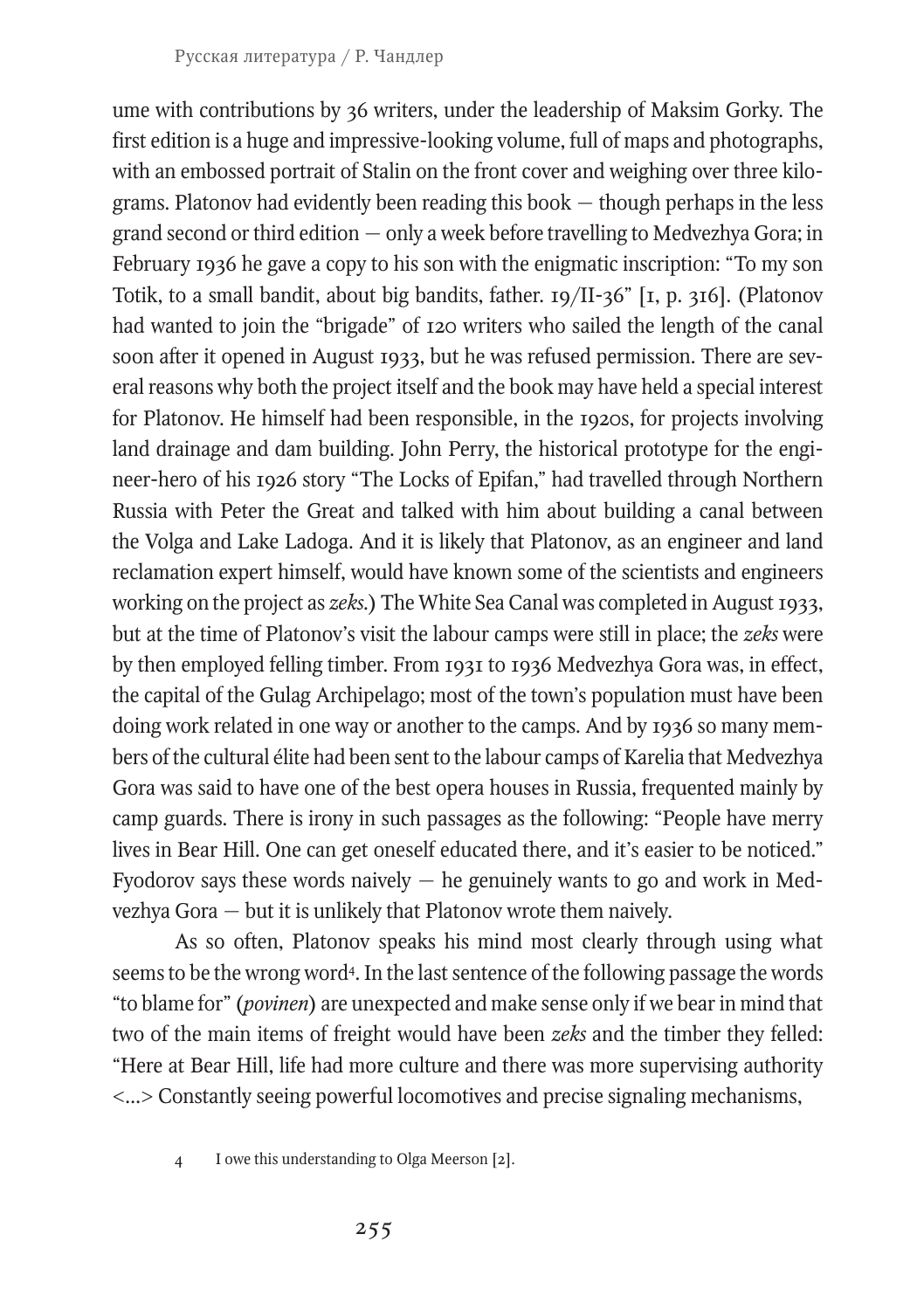listening to the roar from the engines of heavy freight trains, the pointsman felt that his reason had triumphed, as if he too were to blame for all this universal technological power and its charm." And a sentence spoken by one of the junior pointsmen sounds oddly like something a labour-camp inmate might say to an official, or even to a visiting writer: "We've not been put here for nothing, you know."

The tone of "Animals and Plants" shifts from paragraph to paragraph and from sentence to sentence; even a single sentence can beg to be interpreted in wrenchingly different ways. The story truly is about a railway worker whom Platonov admires — and it truly is about labour camps in Karelia; the positive reading is not simply a mask to hide a truer, darker meaning. Fyodorov keeps checking and double-checking the state of his points *both* because he loves them *and* because he is afraid of being accused of sabotage. During Kaganovich's three years as Commissar for Transport, thousands of railway workers were arrested on this charge; it is not for nothing that the narrator speaks of the "Polar Arrow" giving the points "a merciless working-over" or that Fyodorov thinks, as he watches the train speed by, that Kaganovich must have given the driver "a fright". The death that appears so suddenly at the end of this account of Fyodorov's thoughts about his subordinates may be that of the points themselves; it may be that of passengers caught up in a railway accident  $-$  or it may be that of a pointsman found guilty of sabotage: "The (junior pointsmen) had no idea that machines and mechanisms are orphans and that you need to keep them constantly close to your heart. Otherwise you won't notice when they're ill and shivering — and then before you can do anything you'll hear the sound of a crack in a points blade, and death."

Taken at face value, as a story about the family life of a railway worker in Karelia in the 1930s, "Animals and Plants" is as perfect in its fusion of wit and feeling as any short story by Chekhov. Still more remarkable is Platonov's ability to hint at the heavy, wordless presence of so many other stories that he is unable to tell. The description of the forest in the first two pages is beautiful in itself, but the word "perish" appears three times, there is a painful emphasis on the fear felt by the small forest creatures, and the use of the word 'population' and the comparison between forest and city are unexpected. It is not only the lives of small forest creatures that Platonov is evoking, but also the struggles of the zeks to shift earth and stones and uproot trees with almost no tools<sup>5</sup>: "Sometimes the hunter would

<sup>5</sup> The White Sea Canal was built with astonishingly primitive technology. "The pickaxes (were) slices of barely sharpened metal, tied to wooden staves with leather or string. The saws (consisted)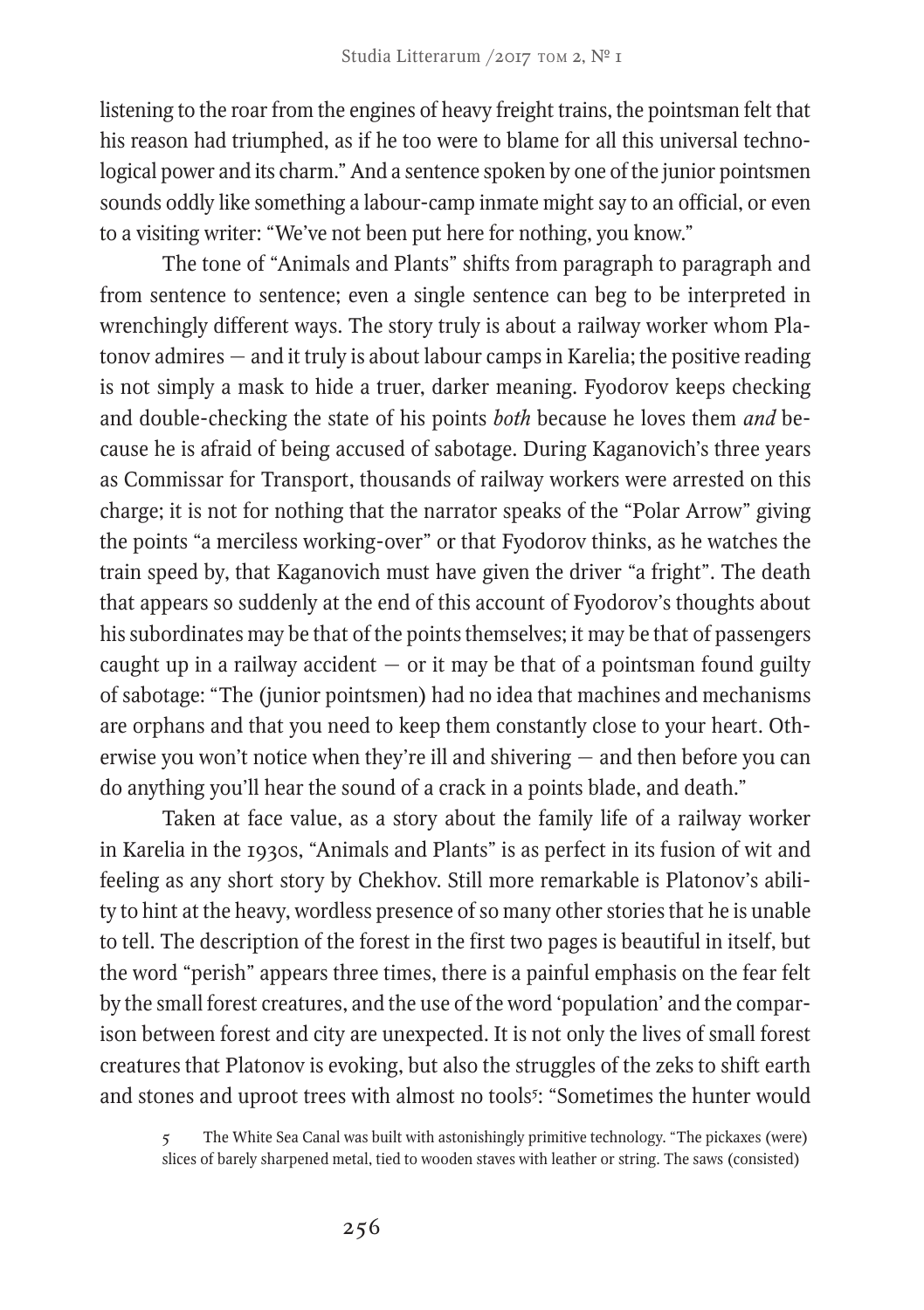stop for a moment; then he would hear the thin, many-voiced drone of the life of midges, small birds, worms and ants, and the rustle of the small lumps of earth that this population harried and shifted about, so as to feed itself and keep acting. The forest was like a crowded city <…> Screeches, squeaks, and a faint muttering filled the forest <…> perhaps meaning that someone had perished. Moist birch leaves shone in the mist <…> invisible insects were rocking them <…> Some far-off small animal began to whimper meekly <…> it was trembling from the fear of its own existence…" Platonov is telling two distinct stories, and each gains added meaning from the implied comparison with the other; sensing the similarities between the *zeks* and the forest creatures enables the reader to empathize more deeply with both "populations."

A few pages later, Platonov gives us still clearer guidance as to how he wishes "Among Animals and Plants" to be read. He tells us of Fyodorov's habit of picking up objects dropped from a passing train and trying to imagine the person who has dropped them. Then he describes Fyodorov picking up a lady's handkerchief; it is damp with tears, and in the middle of it is fresh blood. Fyodorov thinks of a woman "yearning for the man she loved, and coughing blood into the handkerchief because of the consumption that burned in her chest." Then we read how Fyodorov dreams of the woman at night and imagines that the handkerchief is stained with blood because her little girl has bitten her tongue (just as most writers were doing at the time!) and the woman has had to blot up the blood in the girl's mouth. By offering us two entirely different interpretations of this tear-wet, blood-stained handkerchief, Platonov invites his readers to use what he later refers to as their "own supplementary imagination". If we take up his invitation, we cannot but imagine other, grimmer stories: there were, after all, many more *zeks* being transported to Medvezhya Gora in cattle trucks than there were elegant ladies travelling to and from Murmansk in express trains.

The phrase "supplementary imagination" comes from one of several passages where Platonov appears to be making fun of Soviet writers. Fyodorov, he tells us, always reads books "in all kinds of interesting ways, taking pleasure in the lofty

of flat metal sheets, with teeth crudely cut into them. <…> One inmate remembered that "there was no technology whatsoever. <…> Everything was done by hand, sometimes with the help of horses. We dug earth by hand, and carried it out in wheelbarrows, we dug through the hills by hand as well, and carried away the stones" [7, p. 64.]. In order to fell trees, "ropes were tied around the trees, and they were rocked back and forth by brigades pulling in different direction — *they rocked the trees out*" [Solzhenitsyn's italics] [10, p. 201–202].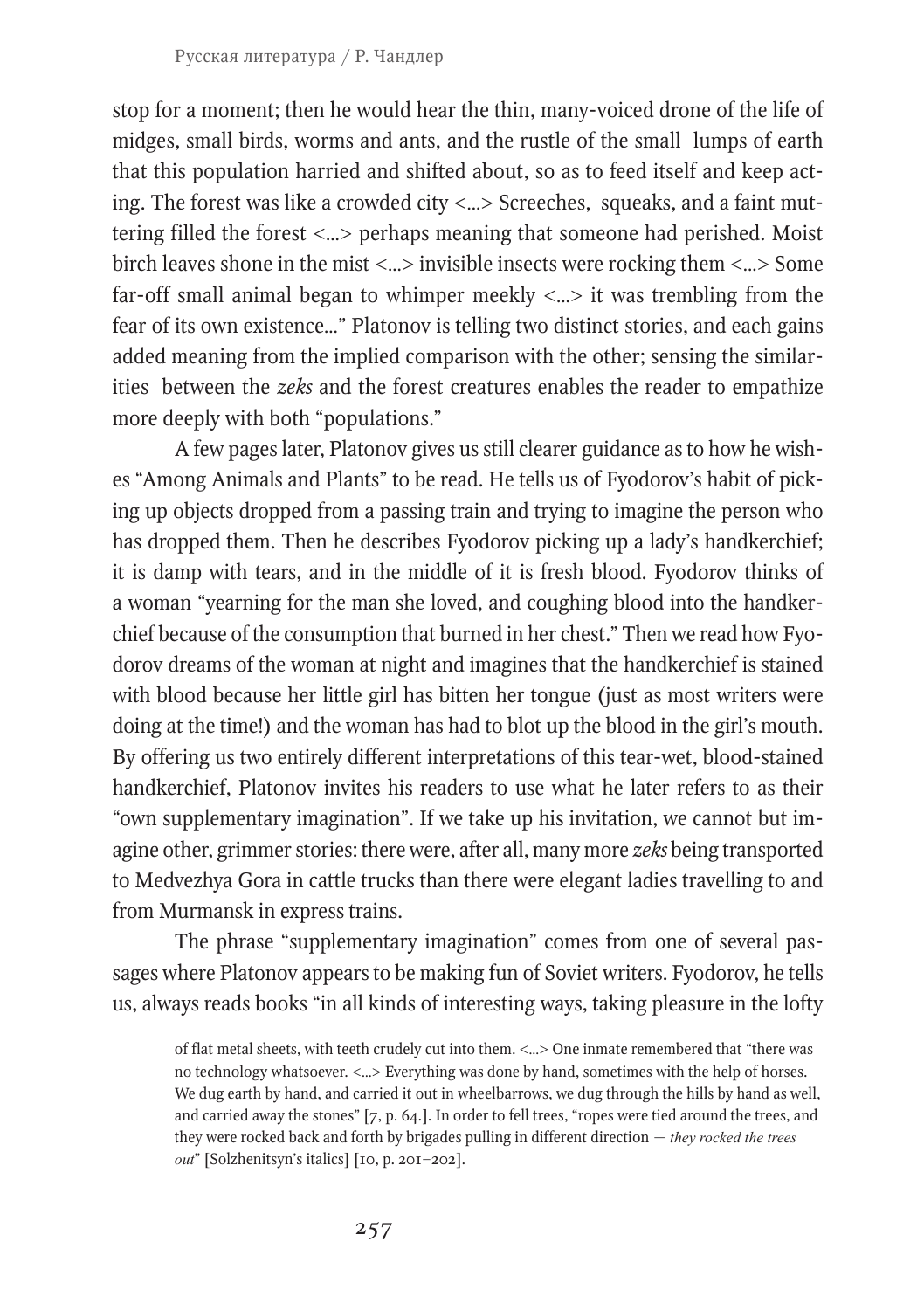thoughts of others and his own supplementary imagination. <…> He preferred to choose pages at random  $-$  now page  $\zeta$ , now page 214. And although every book is interesting, reading this way makes it even better, and still more interesting, because you have to imagine for yourself everything you have skipped, and you have to compose anew passages that don't make sense or are badly written, just as if you too are an author, a member of the Soviet Union's Union of Writers." Since one of the books Fyodorov reads is titled *The Travels of Marco Polo*, and since the well-known writer and critic, Viktor Shklovsky, had recently published a book titled *Marco Polo*, was an important theorist and practitioner of the technique of montage and had himself visited Medvezhya Gora and the White Sea Canal in October 1932, there can be no doubt that Platonov has Shklovsky in mind. Platonov would have known that Shklovsky played a major role in assembling and editing *The Canal by the Name of Stalin*; he would also have known that the main reason for Shklovsky's visit to Medvezhya Gora was to secure the release of his brother, Vladimir, from one of the labour camps<sup>6</sup>.

Here, as throughout the story, Platonov's ability to say two things at once is breathtaking. At one level of the text he is registering the mental, emotional and moral confusion of a writer subjected to appalling pressures. And at another level he is giving entirely serious advice to his own readers, encouraging them to read actively, to share in the creation of meaning, to wonder what he himself may have had to "skip over," to ask themselves why he appears to have used the wrong word and to be saying things that do not entirely "make sense."

Platonov's work contains moving descriptions of the power of music. In this story, however, there is something a little odd about the way he says that in Medvezhya Gora "music would *always* (my emphasis. — *R.C.*) be playing;" and it is interesting that Fyodorov sits down not on a bench but on a "local stone." Yet again Platonov is asking us to imagine the many stories he is unable to tell us. For a moment we could be listening not to music from a gramophone or an accordion in Medvezhya Gora, but to a band playing on a White Sea Canal construction site; the Russian muzyka means both "music" and "band." The NKVD authorities of this time professed immense faith in the power of music. According to the historian, Cynthia Ruder, "Ensembles dotted the construction sites, often playing incessantly

<sup>6</sup> Shklovsky's pretext for this trip was a commission to write an article for the journal "Pogranichnik" [The Border Guard]; he succeeded in getting his brother released. See: [9, p. 57–58].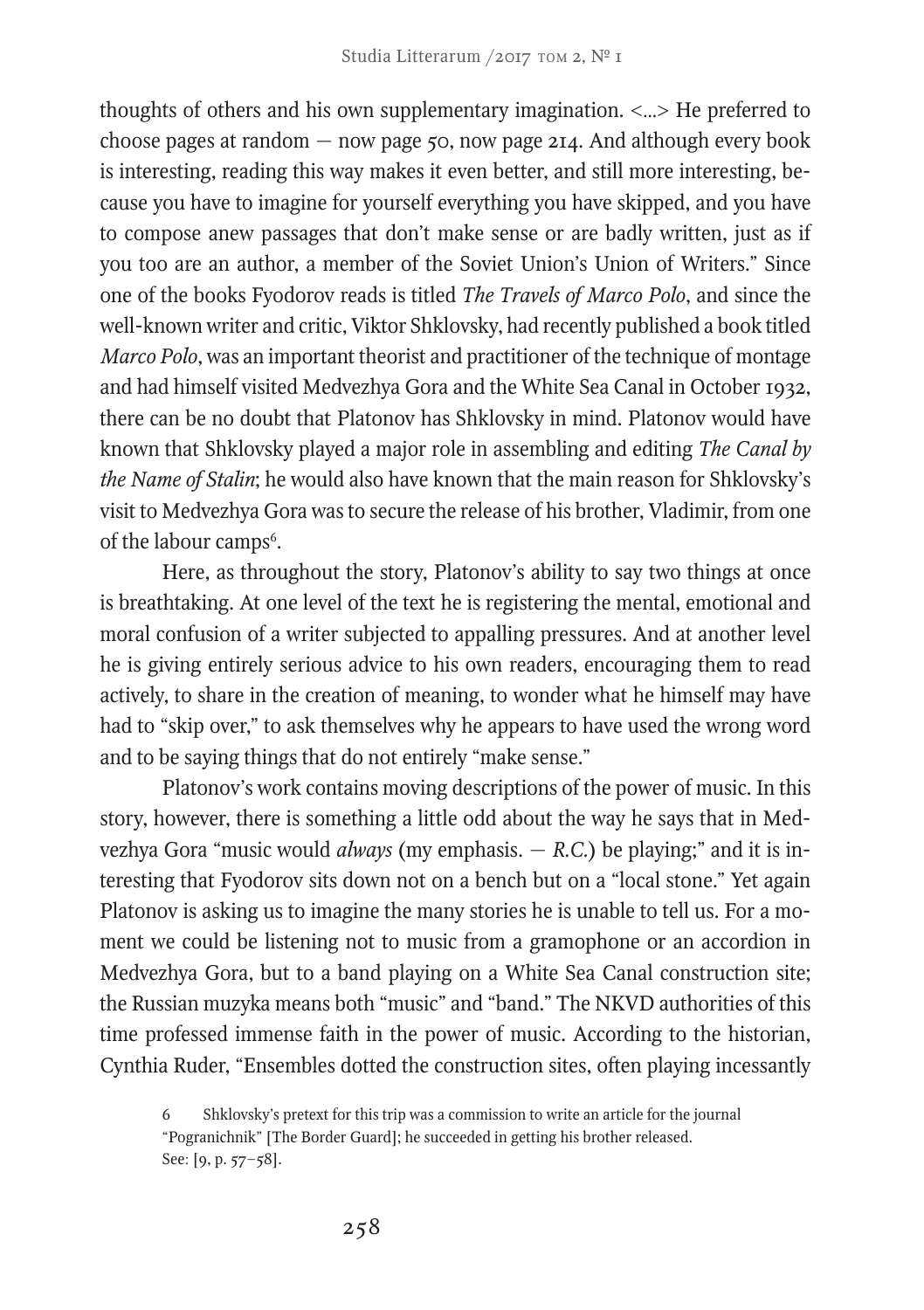for fifteen hours so as to inspire in the canalarmyists a fervor for work that did not wane. <…> Music, especially marches, was thought to be able to provide inmates with a renewed spirit of labor." It is hardly surprising that sometimes the music "ceases to act" on Fyodorov and that he then falls "into despair or irritation, no longer able to see the bright horizon always promised to him by music."

In May 1936 Platonov sent the story to the editors of the journals, "October" and "Novy Mir;" both agreed to print it provided that Platonov made various "minor" changes. Platonov refused. Then he submitted his manuscript to the dramaturgiya section of the Writers' Union. The authors, critics and editors involved with the collective volume rejected the story at a meeting held in July 1936. There were, naturally, objections to Platonov's jokes about writers and the Writers' Union, and to the startlingly casual reference to Lenin's mausoleum. A more general complaint was that the story is "joyless," and that the "tone" is wrong. No one noticed  $$ or dared to mention — the White Sea Canal subtext.

In December 1936 "The Pointsman" — a bowdlerized version of "Among Animals and Plants" — was published in a children's magazine, against Platonov's wishes. Eventually Platonov agreed to revise the story himself; a new version, "Family Life," incorporating both his own changes and changes made by an editor, was published in 1940. Posthumous publications contain still more changes — not, of course, Platonov's. Platonov's original version was first published only in 1998, in an obscure journal. The fate of the text mirrors that of the story's hero, Fyodorov. Just as the story was considered publishable only after being mutilated, so Fyodorov is able to gain entry to the "cultured," "scientific" world only after injuring himself in an accident he may have unconsciously instigated. Fyodorov, incidentally, is a pointsman, and a well-known Russian saying, "The pointsman is guilty," means "It's the little man that gets the blame."

Naiman also suggests that the text's fate mirrors Platonov's own fate. Objectively, this is clearly not the case; Platonov had yet to write several of his finest works. With regard to Platonov's own view of himself, however, Naiman is probably right. Platonov seems to have felt that he was in some way deformed or mutilated but to have felt uncertain whether he was unable to find a place in the world because he was deformed or whether he was deformed because of what the world had done to him. In 1936, he wrote to his wife, "I am inharmonious and deformed  $-$  but so I will remain till the grave, without any betrayal of myself"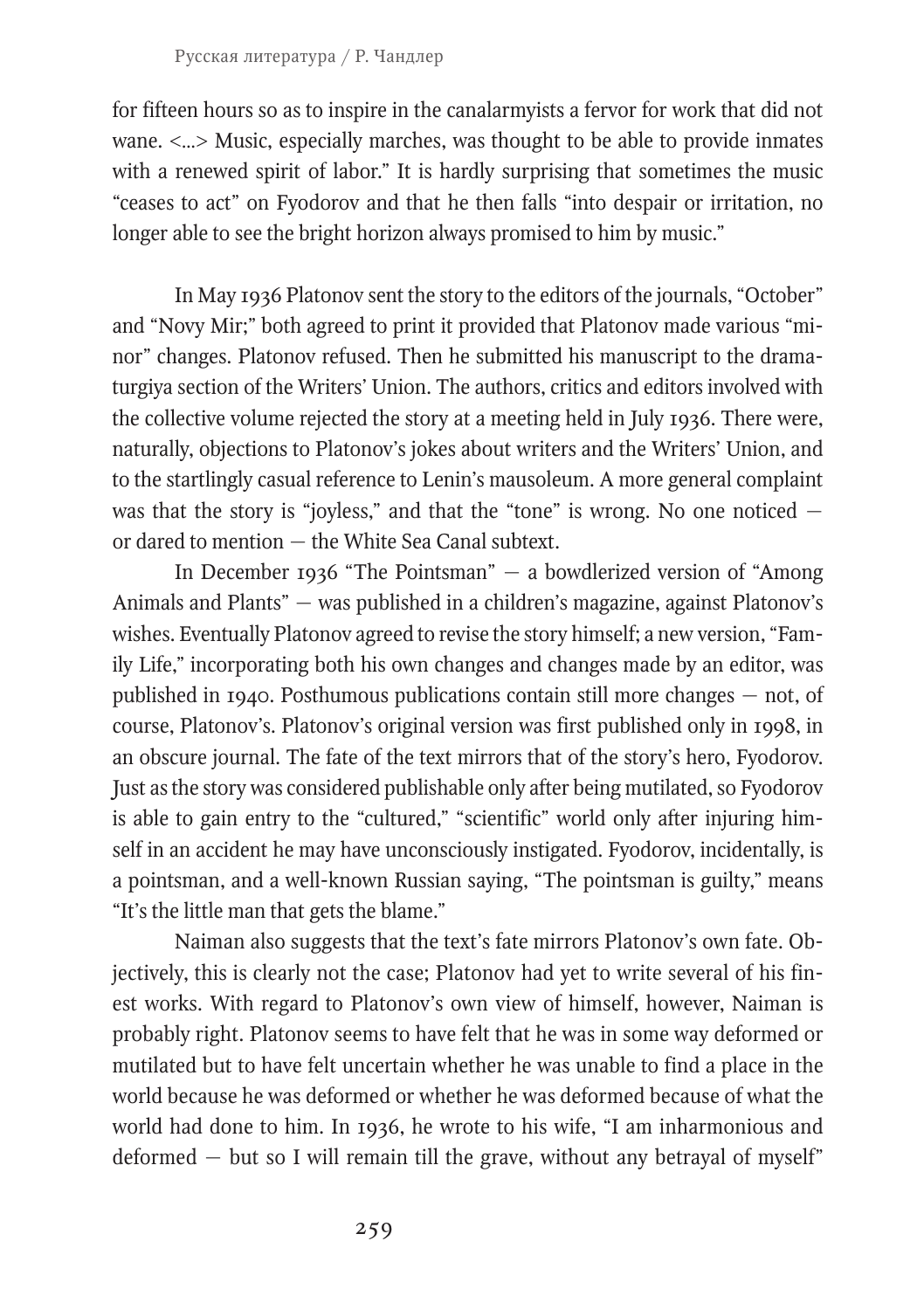(Qtd. in [3]). In 1940, however, he wrote, "If my brother Mitya, or Nadya, were to come back out of the grave, adolescents as they were when they died, and were to look at me to see what has become of me… I have become a monster, mutilated both inside and outside. "Andryushka, is that really you?" Yes, it's me  $-$  I have lived through life."7

The publication of "The Return" in 1946 led to renewed criticism of Platonov, and to his being unable to publish any more original work during his lifetime. This story of an army captain's troubled homecoming at the end of the Second World War may not seem controversial to a modern reader, but it lacks the tone of heroic optimism that was obligatory during the years following Stalin's supreme triumph. On his return home, Captain Ivanov is upset first by his twelve-year-old son, who is reluctant to yield his dominant position in the household, and then by the discovery that his wife, Lyuba, has been unfaithful. After only one night at home he decides to abandon his family and return to Masha, a young woman with whom he had an affair during his journey home. Ivanov goes to the station and gets on a train; after the train has begun to move, however, he sees his children running after him, senses his true feelings and jumps off to return to his family. Like Sasha Dvanov and Nazar Chagataev before him, he abandons the hope of being transported by train to a new life; like Nikita in "The River Potudan" — though his difficulties have been of a different nature — Ivanov becomes able to accept the possibility of love and domestic life.

The structure of "The Return" is complex and delicately symmetrical. The story begins with Ivanov getting onto an eastbound train after a long delay, meaning to go back to his own home but instead going to Masha's; it ends with Ivanov rushing onto a westbound train, meaning to join Masha but instead getting off and going back home. There are two important kisses, both of which are discussed at some length. Before his return, Ivanov asks Masha to allow him to kiss her "carefully" and "on the surface"; after his return, Ivanov learns that, during his absence, Lyuba let herself be kissed by another man. And the story of Ivanov's return without the least show of artifice — frames a second story, which frames a third story, which in turn frames a fourth.

These framed stories are at least partly responsible for Ivanov's change of heart; it is after listening to the story told by his son, Petya, that Ivanov first

 $\frac{1}{7}$  "Eto ya — ya prozhil zhizn" [5, p. 229].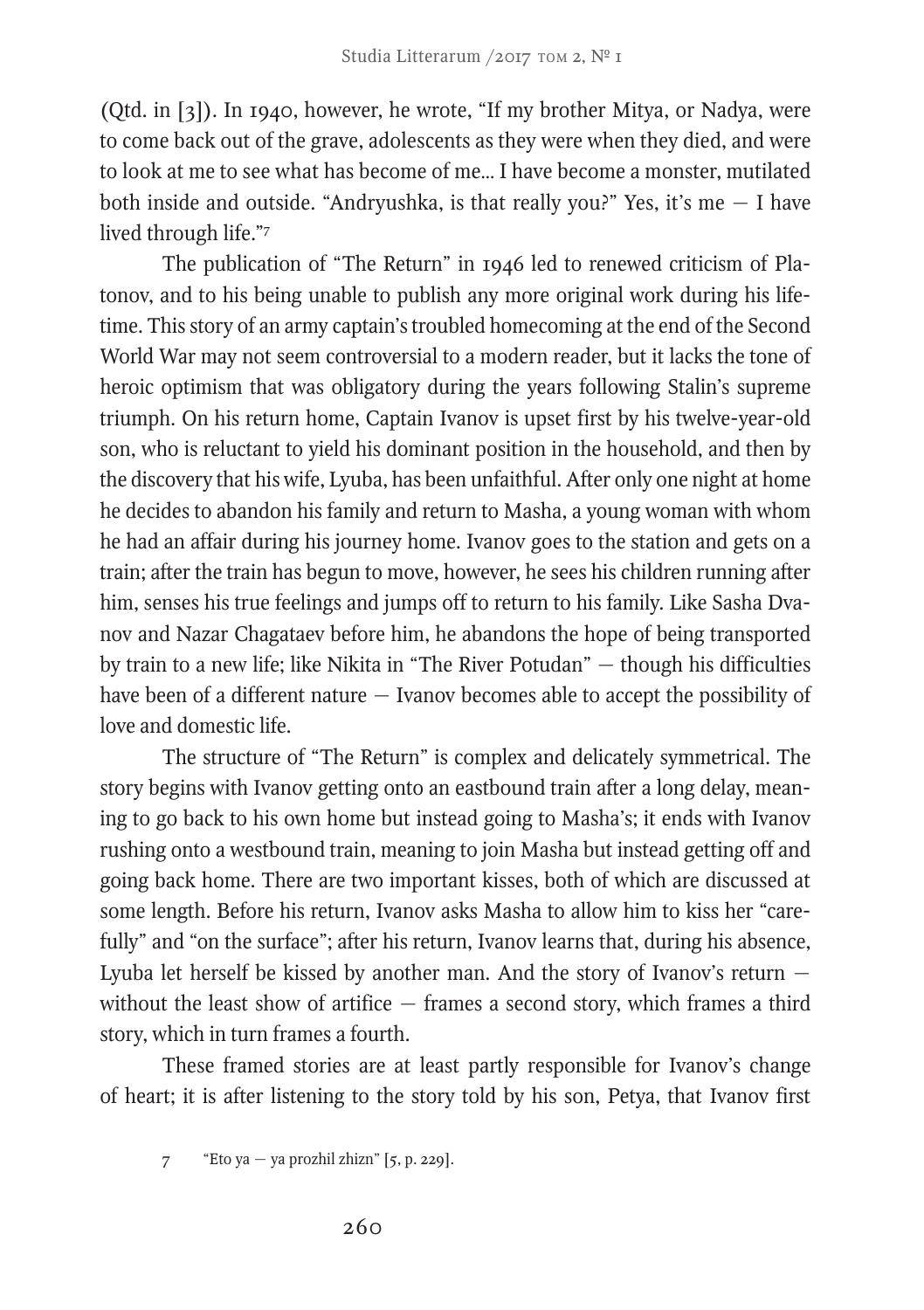begins to admit that he himself might be less than perfect. The story Petya tells is about Uncle Khariton, an honest man who works at the bread shop and who enjoys telling customers the story of how he too quarreled with his wife when he returned home; his way of coping with the discovery of her infidelity — he tells his customers — was to get his revenge on her by telling her an impressive-sounding story about a string of entirely imaginary wartime sexual conquests of his own. A story within a story within a story within a story, all of them vividly capturing the texture of real life. And this is not simply an adroit game. Platonov was always a deeply moral artist; it was probably his hope that, just as Uncle Khariton's story enabled him to overcome a crisis in his marriage, and just as Petya's story helped his parents to overcome a crisis in their marriage, so "The Return" would help his readers to return more easily to their own peacetime lives.

"The Return" is about the fear of exclusion, and the way in which telling stories can help people to acknowledge this fear and so weaken its hold over them. Each character in turn feels that he or she has been excluded. In the first pages Platonov states that both Ivanov and Masha felt "orphaned" without the Army. Ivanov, we may imagine, intends his relationship with Masha to be "careful" and "on the surface;" eventually, however, he hurts Masha, and appears not even to realize it. On entering his home, Ivanov embraces his wife for too long, frightening his fiveyear-old daughter. Then, once again, he feels excluded himself: Petya has usurped his role around the house, and Lyuba has not been perfectly faithful. Little is said of Petya's feelings as he eavesdrops at night while his parents quarrel, but he too breaks down  $-$  after criticizing his parents and being rejected by his father. This series of rejections and exclusions culminates in Ivanov's attempt at leaving. And then, at the last moment, as we have seen, Ivanov gets off the train; following Uncle Khariton's example, he accepts his loving, if imperfect, wife.

"The Return," Platonov's last original work to be published, marks the resolution of a dilemna Platonov had grappled with throughout most of his life. In 1921, as we have seen, Platonov felt that he had to choose between "contemplative work such as literature" and practical work that might help starving people; in 1932 he gave to an early version of "The Motherland of Electricity" the title "Bread and Reading;" in 1946, in "The Return," he wrote one of the wisest works of literature I know, a story both contemplative and nourishing, a story that could be described as "bread for the soul". Much of Platonov's work is about people searching for other worlds; "The Return" marks Platonov's acceptance of *this* world.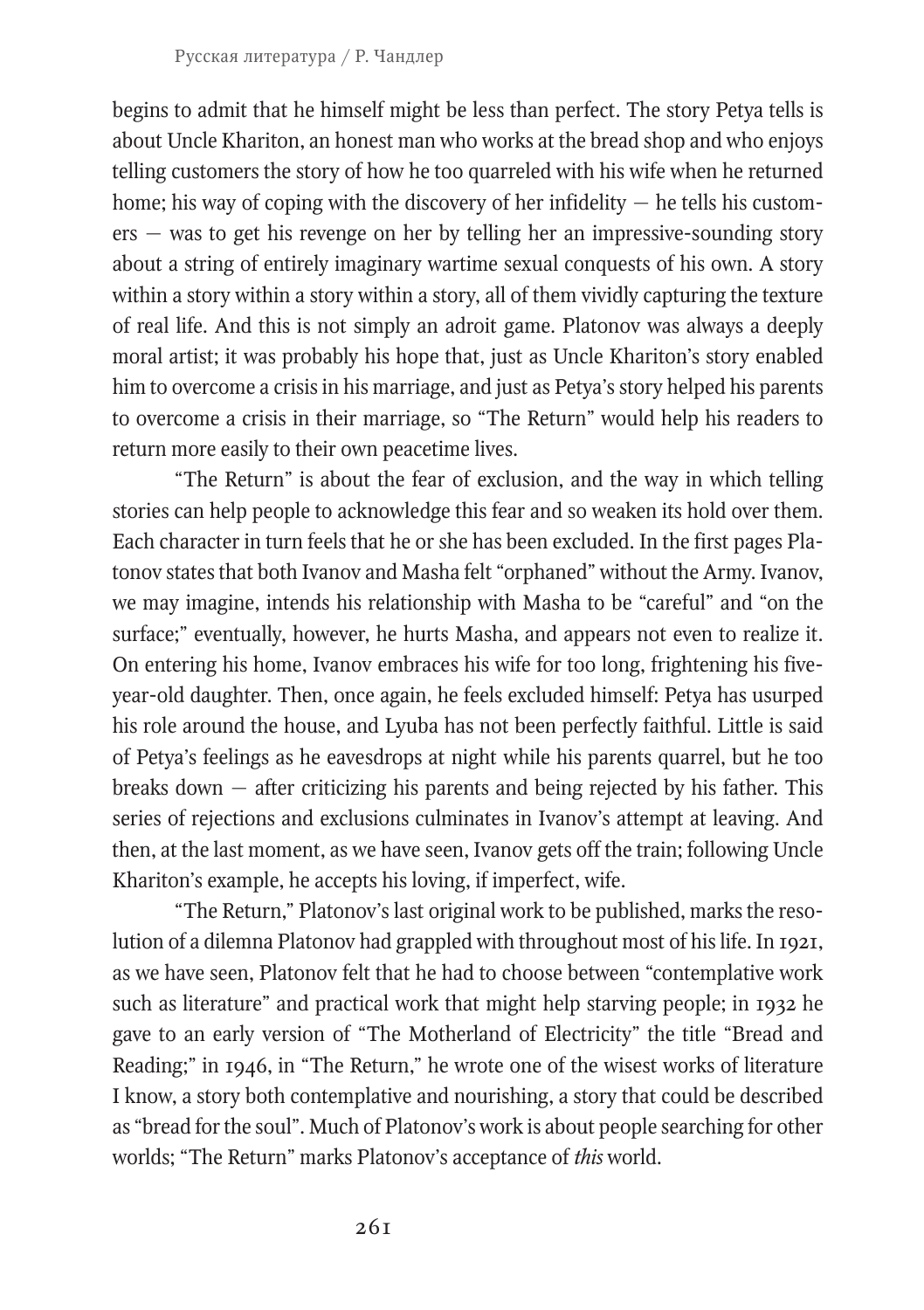The ideal translator of Platonov would be bilingual and have an encyclopaedic knowledge of Soviet life. He would be able to detect buried allusions not only to the classics of Russian and European literature, but also to speeches by Stalin, to articles by such varied figures as Bertrand Russell and Lunacharsky (the first Bolshevik Commissar for Enlightenment), to copies of Pravda from the 1930s and to long-forgotten works of Soviet literature. He would be familiar with "Soviet-speak," with the rituals and language of Russian Orthodoxy, with everyday details of Russian peasant life, with the terminology of mechanical and electrical engineering, and with the digging of wells and the operation of steam locomotives.

This imaginary translator would also be a gifted and subtle punster. Most important of all, his ear for English speech-patterns would be so fine that he could maintain the illusion of a speaking voice, or voices, even while the narrator or the individual characters are using extraordinary language or expressing extraordinary thoughts. Much has been written about Platonov's creativity with language; not enough has been written about the subtlety with which  $-$  even in narrative  $-$  he reproduces the music of speech, its shifts of intonation and rhythm. If Platonov's command of tone and idiom were less than perfect, his infringements of linguistic norms would by now seem self-conscious and dated. In short, Platonov is a poet, and almost every line of his finest work poses problems for a translator. A perfect translation, like the original, would sound not only extraordinary and shocking, but  $also$  — in some indefinable way — right and natural.

And so … I realized long ago that the only way to go about the task of translating Platonov was to find collaborators. Translating can be lonely work; sharing the task with others has been a joy. And I feel Platonov would have enjoyed the thought of this volume being the product of collective labour. I am grateful to all my named co-translators — especially to my wife, Elizabeth, who knows no Russian but who has a superb ear for the music of English, and to Olga Meerson for her precise, passionate guidance through Platonov's ever-surprising world.

To be faithful to language as subtle as Platonov's, a translator  $-$  or translators — must be not only attentive but also creative. Translation always entails sacrifice: it is only occasionally possible, for example, to reproduce wordplay with any degree of exactness. Faithfulness to the overall effect of a Platonov text therefore demands that a translator compensate for inevitable losses by making the most of whatever new possibilities are available in the language into which he is translating. Sometimes this means introducing wordplay where there is none in the original.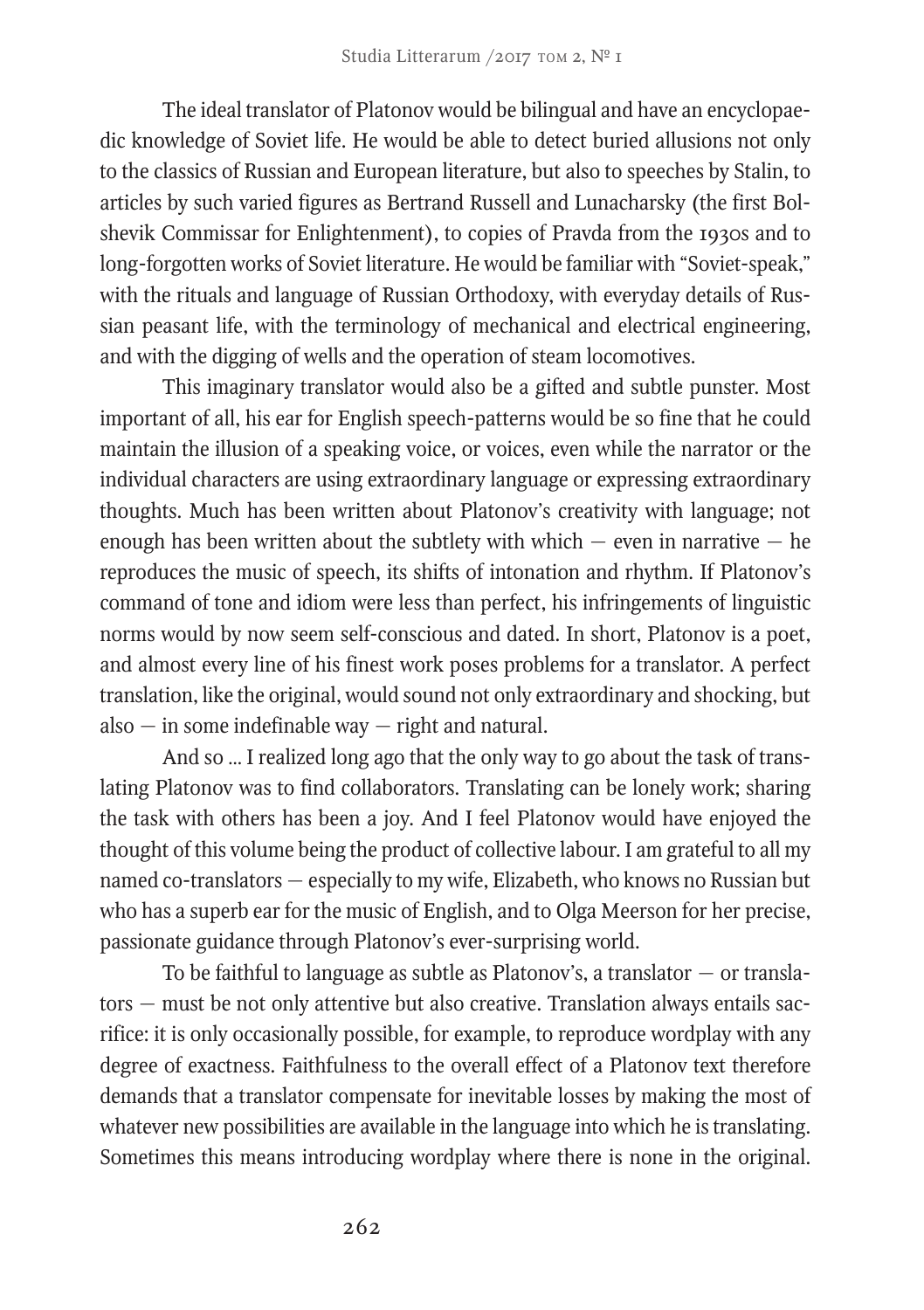The following passage from "Soul," for example, is more playful  $-$  if that is the word — in our version than it is in Russian: "Somebody answered, perhaps Sufyan or some other old man: "You've been teaching us to die for a long time. Now we've got used to dying and we've all come along at once — hurry up and give us death soon, before we forget how to live with it, while everybody's still merry!" There is no play on *living* with *death* in Platonov's Russian. There is, however, no English equivalent for the verb Platonov uses, *otuchit'sya*; the best I can do by way of a more literal translation is "before we unlearn ourselves from death." And, as we have seen, Platonov repeatedly blurs many boundaries — including that between life and death; I like to think that our wordplay would have appealed to him.

Platonov wrote "Soul" in less than two months. We ourselves probably translate ten or twenty times more slowly than he wrote. I was amused to read in a memoir of Platonov by the late Evgenia Taratuta, who worked in the late 1930s for a children's literature journal, that typists also found his texts difficult: "Platonov wrote in his own way, not like anyone else… The office typists, who were paid by the job, demanded three times the usual rate when they were typing his manuscripts. This was nothing to do with his handwriting. His handwriting was clear and precise. The difficulty was that these typists could look at an entire sentence by any other writer and memorize it at once; as they typed it out, they would already be looking at the next sentence in the manuscript. With Platonov, however, they had to type *by the word*; his thoughts were so original, he put words together in such an original manner, that they had to pay attention to each word in its own right. And that took a great deal more time" [4, p. 101].

As Taratuta suggests, the oddity of Platonov's style is not primarily a matter of his choice of vocabulary; it lies more in an apparent tendency to fit words together incorrectly, to misuse the most ordinary of words, those we tend hardly to notice: prepositions, conjunctions, possessive adjectives. He uses a surprising preposition; he drains a sentence of emotion by writing "and" where we expect "but;" he inserts a possessive adjective that is redundant to the point of being ungrammatical. In Russian, "my," "his," "their," etc., are not normally used before parts of the body. In the original, the presence of the word "their" in the following sentence is jarring: "Chagataev knew that eating like this was a little harmful, but he was in a hurry to feed everyone up, so their bones would strengthen inside them." Platonov's emphasis on the fact that *these* bones really do belong to *these* people makes the reader momentarily imagine the possibility that they might not. The only way to recreate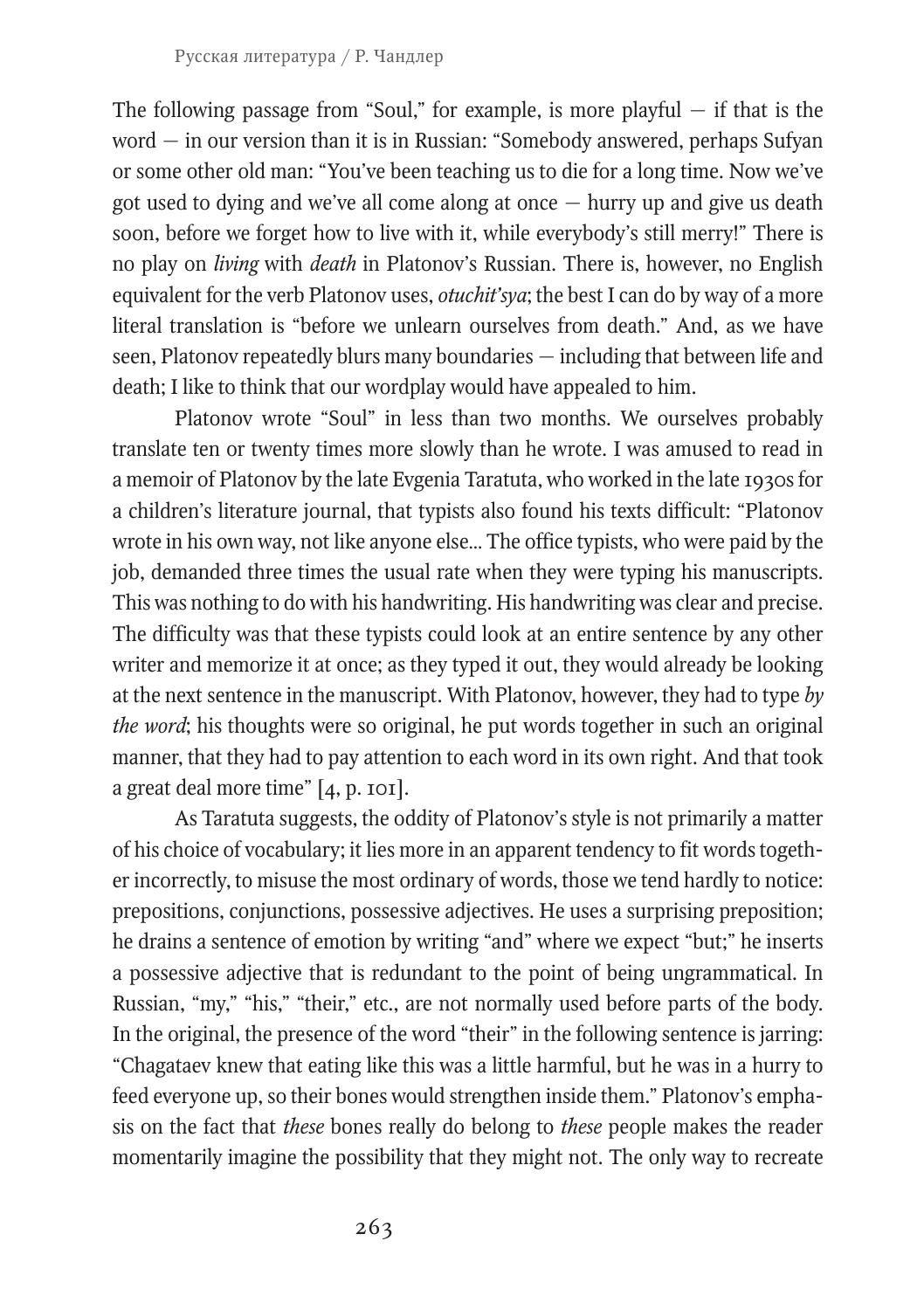anything like this effect in English seems to be to do the opposite of Platonov. Platonov inserts "their" where it is redundant; we have omitted "their" where the word is expected. Our final version runs: "Chagataev knew that eating like this was a little harmful, but he was in a hurry to feed everyone up, so bones would strengthen inside them."

Translators often spend a surprising amount of time pondering questions that no other reader, in all likelihood, has ever given any thought to at all. Since Russian is a gendered language, the pronouns by which Platonov refers to the many animals in "Soul" give us no indication as to the actual sex of these animals. A translator, however, cannot escape having to make a decision: should he (or she!) refer to the camel as "he," "she" or "it"? We have chosen to refer to the camel in chapter four as "he," even though it is more normal, in English, to refer to a camel as "it." This camel seems to Chagataev to look remarkably human — which becomes all the more poignant when Chagataev ends up reluctantly eating "him". The English "it" would not only de-sex but also de-personalize the camel. We have, for several reasons, used the pronoun "she" with regard to the two tortoises Chagataev encounters. First, the somewhat magical aura around them makes the use of "it" seem inappropriate; second, both are associated with female characters  $-$  the first, implicitly, with Aidym, the second, explicitly, with Vera; third, a Russian reader instinctively imagines a tortoise to be feminine. In folktales and cartoon films, for example, a tortoise invariably bears a feminine name. We have, however, used the pronoun "it" for the old, toothless, bewildered dog. Although the dog is a guardian of the underworld, an incarnation of Cerberus, and although other such dogs in Platonov's work are unambiguously male, Platonov leaves the sex of this particular dog to the reader's imagination.

We speak commonly of the flow of a narrative. Partart of Platonov's genius is his ability to allow any number of whirlpools and counter currents into his prose while still carrying the reader along on the flow of the narrative; the chief problem faced by his translators is the difficulty of doing justice both to these counter currents and to the main narrative. The path of least resistance is to eliminate the whirlpools and counter currents. In our first drafts we have often done this — sometimes because I have failed even to see the complexities, sometimes because I cannot see what function they are fulfilling. Our translation of a passage I have already quoted from "Among Animals and Plants" originally read: "then he would hear the thin, many-voiced drone of the life of midges, small birds, worms and ants, and the rustle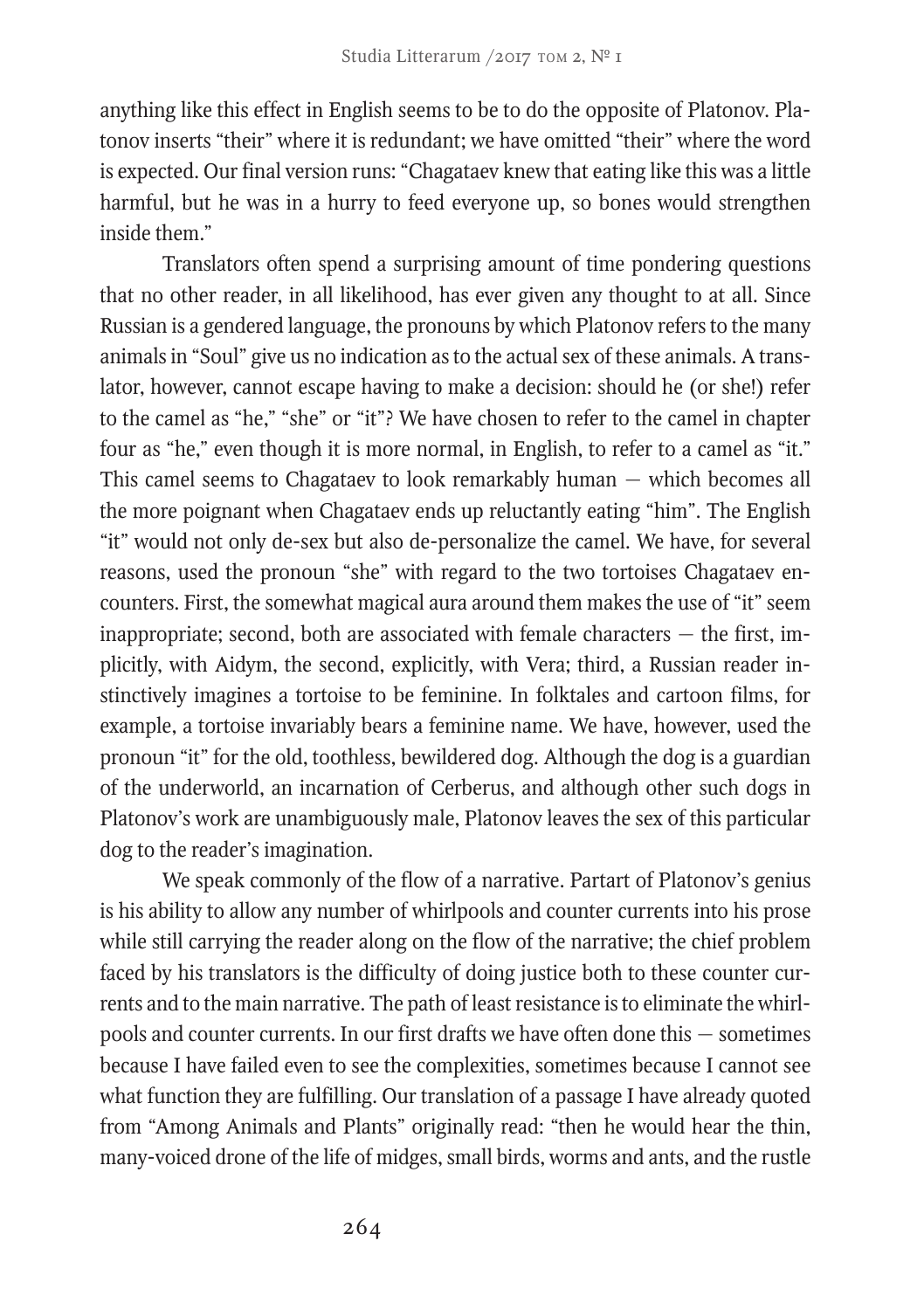of the small lumps of earth that *these creatures* harried and shifted about, so as to feed themselves and keep acting." It was only after glimpsing the ghostly presence here of the White Sea Canal *zeks* that I felt the confidence to replace the inaccurate "*these creatures*" by the accurate — but surprising — "this population." The process of revision has nearly always been a matter of gradually restoring arresting complexities of this kind.

There is one question on which we were unable to agree: whether or not to translate the title of the first work in this collection. Platonov's own title is *Dzhan*; a Persian word that is used widely throughout Central Asia. Given that the word is as incomprehensible to most Russians as it is to most English people, there is a case for simply transliterating it. On the other hand, most Russian readers — unlike most English readers — would at least sense that the word sounds Central Asian. *Dzhan*  is more opaque and off-putting in English than it is in Russian. In any case, *all* the associations of the word "soul" seem entirely appropriate to this intensely emotional work.

Platonov concludes his review of the poetry of Anna Akhmatova with the words, "We shall be inexhaustible in our gratitude to her." It is now forty years since I first tried to translate Platonov; my admiration and gratitude for his achievement continue to grow. All Russians consider Pushkin their greatest poet; in time, I believe, it will become equally clear that Platonov is their greatest prose writer.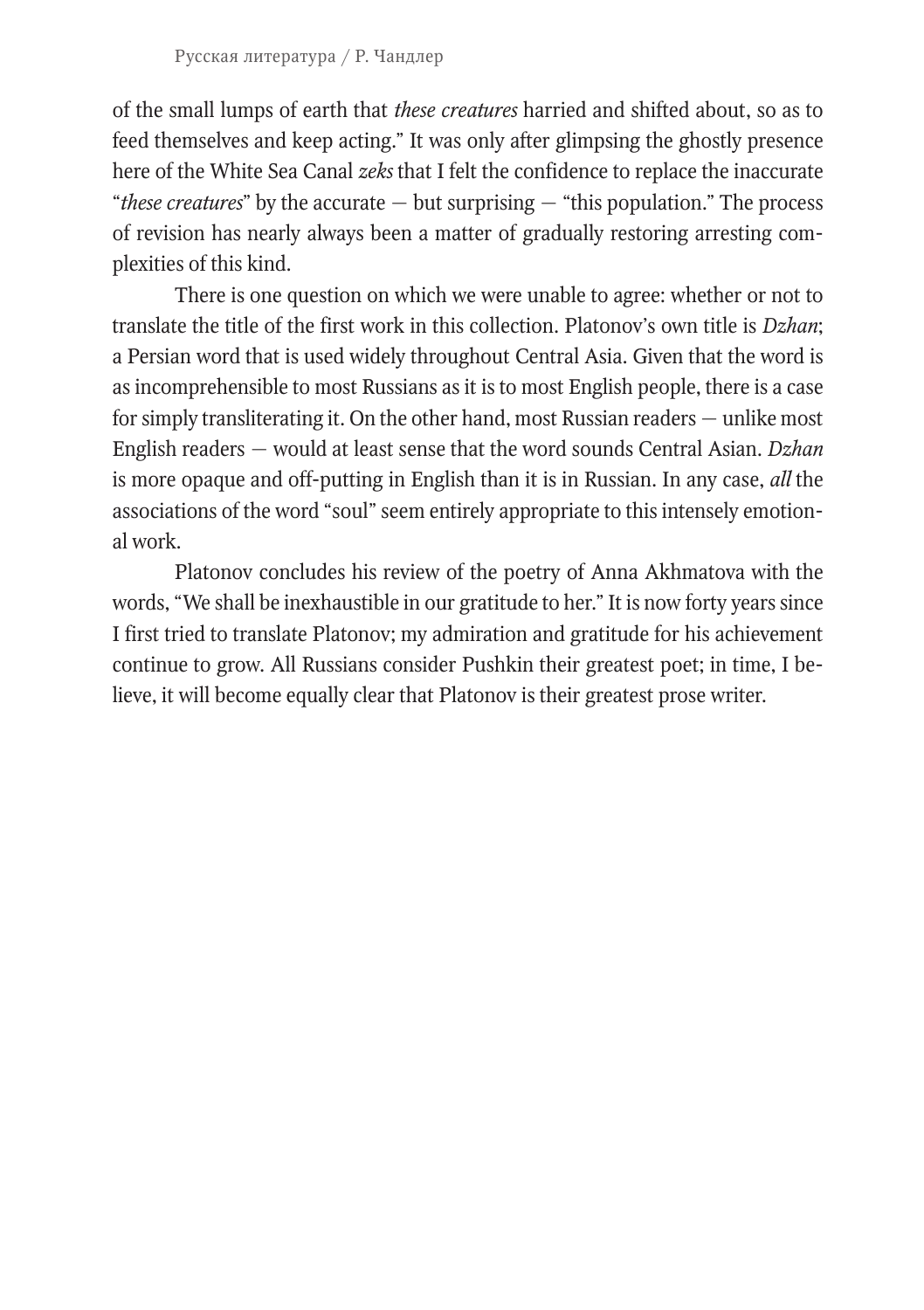### **Список литературы**

- *Корниенко Н.В.* История текста и биография А.П. Платонова: 1926–1946. М.: Здесь и теперь, 1993. 320 с.
- *Меерсон О.* Свободная вещь. Поэтика неостранения у Андрея Платонова. Новосибирск: Наука, 2002. 122 с.
- *Платонов А.* Взыскание погибших. М.: Школа, 1995. 627 с.
- *Платонов А.* Воспоминания современников: Материалы к биографии: сб. М.: Современный писатель, 1994.
- *Платонов А.* Записные книжки. Материалы к биографии. М.: Наследие, 2000. 424 с.
- Творчество Андрея Платонова. СПб.: Наука, 2000. Т. 2. 319 с.
- *Applebaum A.* Gulag. London, Penguin, 2006. 624 p.
- Essays in Poetics. University of Keele, vol. 26: "A Hundred Years of Andrei Platonov," Angela Livingstone ed., Autumn, 2001. 167 p.
- *Ruder* C. Making History for Stalin. Gainesville, University Press of Florida, 1998. 264 p.
- Solzhenitsyn A. The Gulag Archipelago. London, Harvill Publ., 1995. 496 p.
- *Sultanova R.* Politics and Music after the Great Revolution: The Situation in the 1930s', Acacia VII, University of Wisconsin Publ., 1993, no 1.